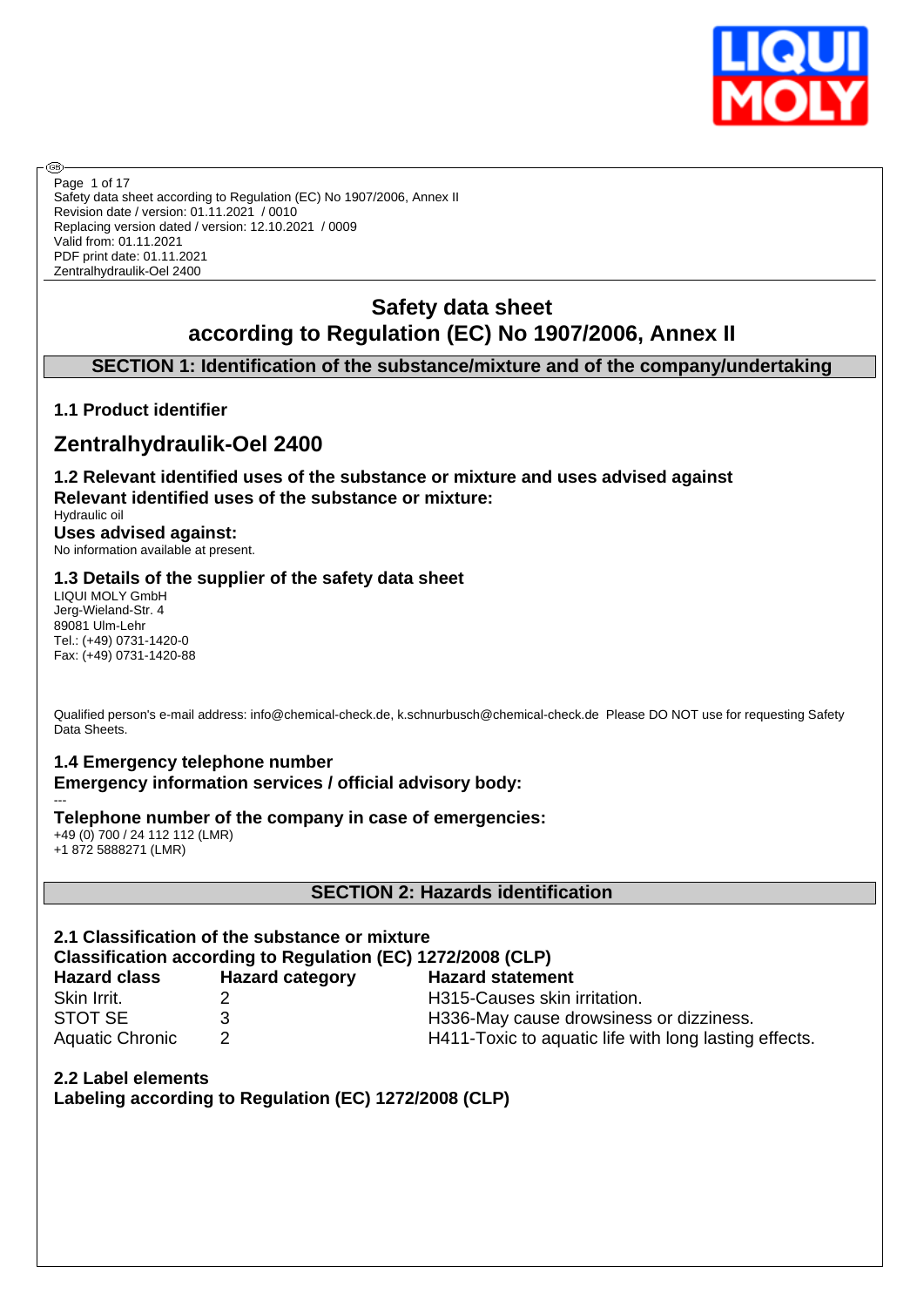

Page 2 of 17

**®** 

Safety data sheet according to Regulation (EC) No 1907/2006, Annex II Revision date / version: 01.11.2021 / 0010 Replacing version dated / version: 12.10.2021 / 0009 Valid from: 01.11.2021 PDF print date: 01.11.2021 Zentralhydraulik-Oel 2400



Warning

H315-Causes skin irritation. H336-May cause drowsiness or dizziness. H411-Toxic to aquatic life with long lasting effects.

P101-If medical advice is needed, have product container or label at hand. P102-Keep out of reach of children. P261-Avoid breathing vapours or spray. P273-Avoid release to the environment. P280-Wear protective gloves. P312-Call a POISON CENTRE / doctor if you feel unwell. P501-Dispose of contents / container to an approved waste disposal facility.

EUH208-Contains 1,2-Propanediol, 3-amino-, N,N-dicoco alkyl derivs.. May produce an allergic reaction.

Distillates (petroleum), hydrotreated light

#### **2.3 Other hazards**

The mixture does not contain any vPvB substance (vPvB = very persistent, very bioaccumulative) or is not included under XIII of the regulation (EC) 1907/2006 (< 0,1 %).

The mixture does not contain any PBT substance (PBT = persistent, bioaccumulative, toxic) or is not included under XIII of the regulation (EC) 1907/2006 (< 0,1 %).

The mixture does not contain any substance with endocrine disrupting properties (< 0,1 %).

# **SECTION 3: Composition/information on ingredients**

Mineral oil raffinate Additives

# **3.1 Substances**

# n.a. **3.2 Mixtures**

| Lubricating oils (petroleum), C15-30, hydrotreated neutral oil-based       |                         |
|----------------------------------------------------------------------------|-------------------------|
| <b>Registration number (REACH)</b>                                         | 01-2119474878-16-XXXX   |
| <b>Index</b>                                                               | 649-482-00-X            |
| EINECS, ELINCS, NLP, REACH-IT List-No.                                     | 276-737-9               |
| <b>CAS</b>                                                                 | 72623-86-0              |
| content %                                                                  | $50 - 60$               |
| Classification according to Regulation (EC) 1272/2008 (CLP), M-factors     | EUH066                  |
|                                                                            | Asp. Tox. 1, H304       |
|                                                                            |                         |
| Distillates (petroleum), hydrotreated light                                |                         |
| <b>Registration number (REACH)</b>                                         | 01-2119484819-18-XXXX   |
| Index                                                                      | 649-422-00-2            |
| EINECS, ELINCS, NLP, REACH-IT List-No.                                     | 265-149-8               |
| <b>CAS</b>                                                                 | 64742-47-8              |
| content %                                                                  | $25 - 50$               |
| Classification according to Regulation (EC) 1272/2008 (CLP), M-factors     | Skin Irrit. 2, H315     |
|                                                                            | STOT SE 3. H336         |
|                                                                            | Asp. Tox. 1, H304       |
|                                                                            | Aquatic Chronic 2, H411 |
|                                                                            |                         |
| Hydrocarbons, C13-C16, n-alkanes, isoalkanes, cyclics, <0.03%<br>aromatics |                         |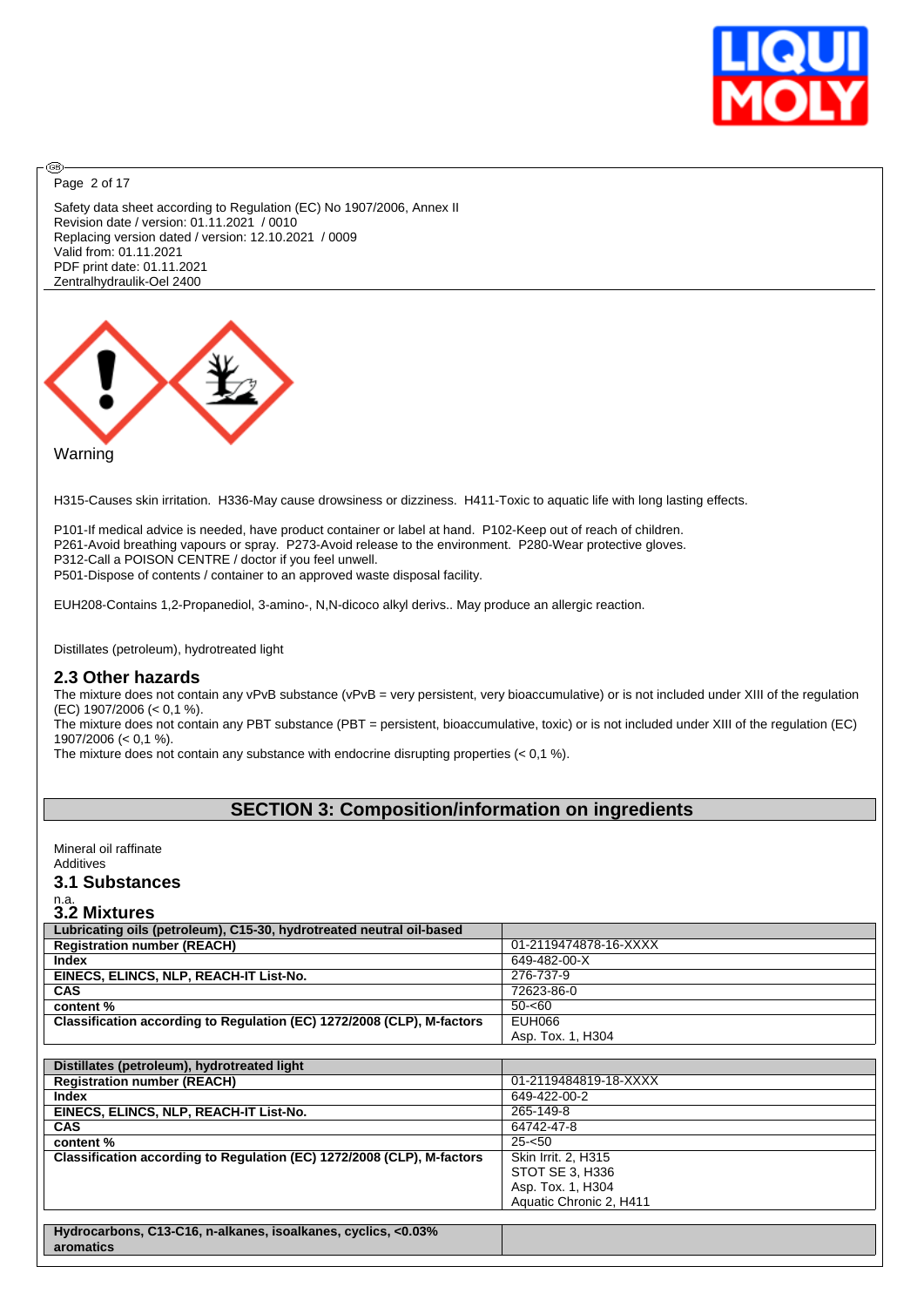

| . (ை                                                                   |                                  |
|------------------------------------------------------------------------|----------------------------------|
| Page 3 of 17                                                           |                                  |
| Safety data sheet according to Regulation (EC) No 1907/2006, Annex II  |                                  |
| Revision date / version: 01.11.2021 / 0010                             |                                  |
| Replacing version dated / version: 12.10.2021 / 0009                   |                                  |
| Valid from: 01.11.2021                                                 |                                  |
| PDF print date: 01.11.2021                                             |                                  |
| Zentralhydraulik-Oel 2400                                              |                                  |
|                                                                        |                                  |
| <b>Registration number (REACH)</b>                                     | 01-2119826592-36-XXXX            |
| <b>Index</b>                                                           | $---$                            |
| EINECS, ELINCS, NLP, REACH-IT List-No.                                 | 934-954-2                        |
| <b>CAS</b>                                                             | $---$                            |
| content%                                                               | $1 - 10$                         |
| Classification according to Regulation (EC) 1272/2008 (CLP), M-factors | Asp. Tox. 1, H304                |
| <b>Baseoil - unspecified *</b>                                         |                                  |
| <b>Registration number (REACH)</b>                                     | ---                              |
| <b>Index</b>                                                           | $---$                            |
| EINECS, ELINCS, NLP, REACH-IT List-No.                                 | $---$                            |
| <b>CAS</b>                                                             | $\overline{\phantom{a}}$         |
| content%                                                               | $1 - 10$                         |
| Classification according to Regulation (EC) 1272/2008 (CLP), M-factors | Asp. Tox. 1, H304                |
|                                                                        |                                  |
| 1-(tert-dodecylthio)propan-2-ol                                        |                                  |
| <b>Registration number (REACH)</b>                                     | 01-2119953277-30-XXXX            |
| <b>Index</b>                                                           | $- - -$                          |
| EINECS, ELINCS, NLP, REACH-IT List-No.                                 | 266-582-5                        |
| <b>CAS</b>                                                             | 67124-09-8                       |
| content%                                                               | $0, 1 - 1$                       |
| Classification according to Regulation (EC) 1272/2008 (CLP), M-factors | Skin Sens. 1B, H317              |
|                                                                        | Aquatic Acute 1, H400 (M=1)      |
|                                                                        | Aquatic Chronic 1, H410 (M=1)    |
| <b>Specific Concentration Limits and ATE</b>                           | Skin Sens. 1B, H317: >=14,2001 % |
|                                                                        |                                  |
| 1,2-Propanediol, 3-amino-, N,N-dicoco alkyl derivs.                    | 01-0000020142-86-XXXX            |
| <b>Registration number (REACH)</b><br><b>Index</b>                     | $---$                            |
| EINECS, ELINCS, NLP, REACH-IT List-No.                                 | 482-000-4                        |
| <b>CAS</b>                                                             | $\overline{\phantom{a}}$         |
| content %                                                              | $0, 1 - 1$                       |
| Classification according to Regulation (EC) 1272/2008 (CLP), M-factors | Skin Sens. 1B, H317              |
|                                                                        | Aquatic Chronic 3, H412          |
|                                                                        |                                  |
| 2,2'-(C16-18 (evennumbered, C18 unsaturated) alkyl imino) diethanol    |                                  |
| <b>Registration number (REACH)</b>                                     | 01-2119510877-33-XXXX            |
| Index                                                                  | $---$                            |
| EINECS, ELINCS, NLP, REACH-IT List-No.                                 | 620-540-6                        |
| <b>CAS</b>                                                             | 1218787-32-6                     |
| content%                                                               | $0.01 - 0.1$                     |
| Classification according to Regulation (EC) 1272/2008 (CLP), M-factors | Acute Tox. 4, H302               |
|                                                                        | Skin Corr. 1C, H314              |
|                                                                        | Eye Dam. 1, H318                 |
|                                                                        | Aquatic Acute 1, H400 (M=10)     |
|                                                                        | Aquatic Chronic 2, H411          |

Impurities, test data and additional information may have been taken into account in classifying and labelling the product. For the text of the H-phrases and classification codes (GHS/CLP), see Section 16.

\* The contained mineral oil can be described by one or more of the following numbers:

| EINECS, ELINCS, NLP, REACH- | <b>Registration number (REACH)</b> | <b>Chemical name</b>                                      |
|-----------------------------|------------------------------------|-----------------------------------------------------------|
| IT List-No.                 |                                    |                                                           |
| 265-157-1                   | 01-2119484627-25-XXXX              | Distillates (petroleum), hydrotreated heavy paraffinic    |
| 265-169-7                   | 01-2119471299-27-XXXX              | Distillates (petroleum), solvent-dewaxed heavy paraffinic |
| 265-158-7                   | 01-2119487077-29-XXXX              | Distillates (petroleum), hydrotreated light paraffinic    |
| 265-159-2                   | 01-2119480132-48-XXXX              | Distillates (petroleum), solvent-dewaxed light paraffinic |

The substances named in this section are given with their actual, appropriate classification! For substances that are listed in appendix VI, table 3.1 of the regulation (EC) no. 1272/2008 (CLP regulation) this means that all notes that may be given here for the named classification have been taken into account.

# **SECTION 4: First aid measures**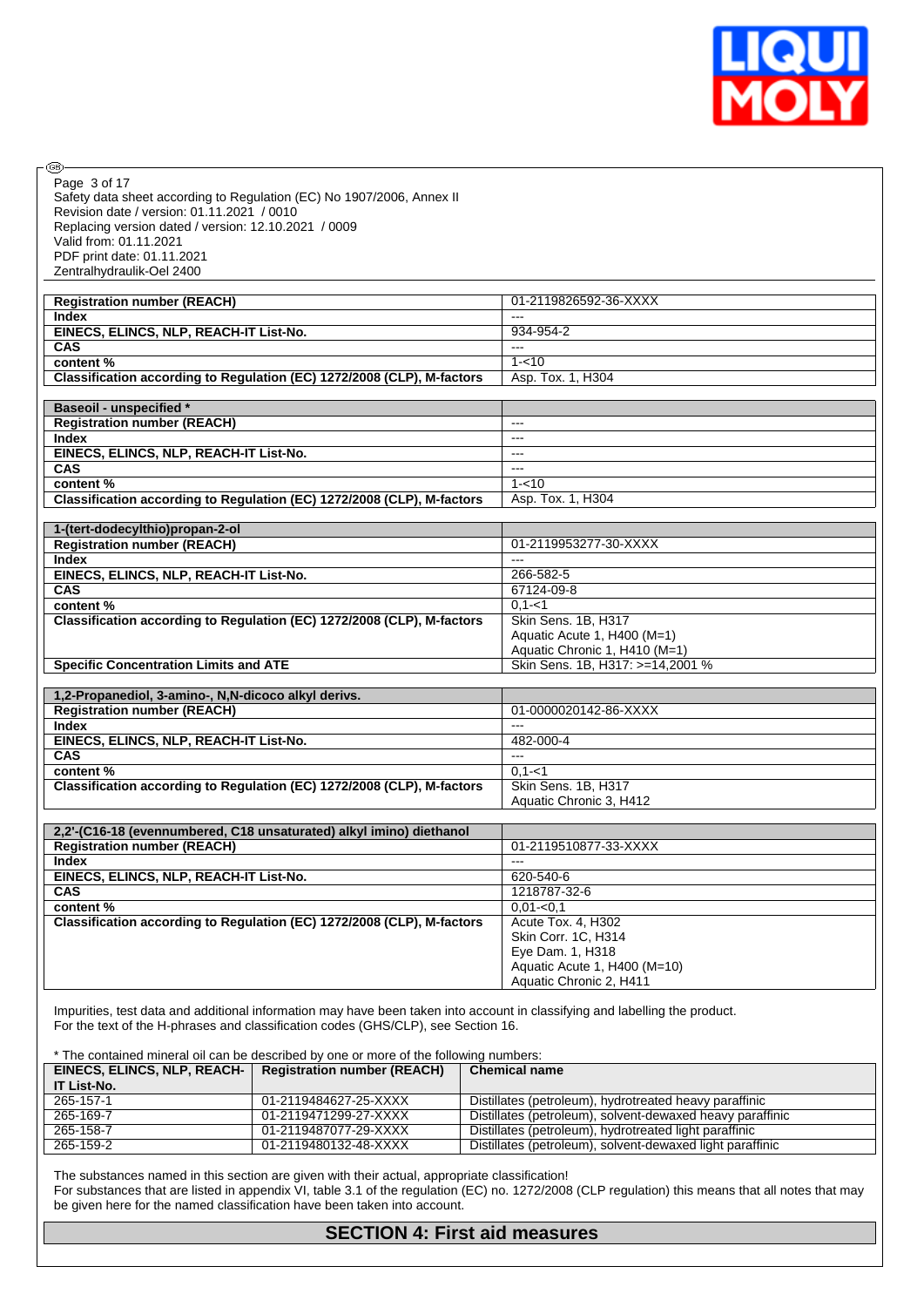

Page 4 of 17

@

Safety data sheet according to Regulation (EC) No 1907/2006, Annex II Revision date / version: 01.11.2021 / 0010 Replacing version dated / version: 12.10.2021 / 0009 Valid from: 01.11.2021 PDF print date: 01.11.2021 Zentralhydraulik-Oel 2400

## **4.1 Description of first aid measures**

First-aiders should ensure they are protected!

Never pour anything into the mouth of an unconscious person!

#### **Inhalation**

#### Remove person from danger area.

Supply person with fresh air and consult doctor according to symptoms.

#### **Skin contact**

Remove polluted, soaked clothing immediately, wash thoroughly with plenty of water and soap, in case of irritation of the skin (flare), consult a doctor.

Unsuitable cleaning product:

Solvent

**Thinners** 

In case of skin injury by high pressure, a risk of penetration of lubricant into the skin exists.

Immediate admittance to a hospital.

#### **Eye contact**

Remove contact lenses.

Wash thoroughly for several minutes using copious water. Seek medical help if necessary.

#### **Ingestion**

Rinse the mouth thoroughly with water.

Do not induce vomiting - give copious water to drink. Consult doctor immediately.

Danger of aspiration.

#### **4.2 Most important symptoms and effects, both acute and delayed**

If applicable delayed symptoms and effects can be found in section 11 and the absorption route in section 4.1. In certain cases, the symptoms of poisoning may only appear after an extended period / after several hours. Eye contact: Temporary irritation With long-term contact: Drying of the skin. Dermatitis (skin inflammation) Oil acne On vapour formation: Irritation of the respiratory tract Ingestion: Gastrointestinal disturbances Nausea Vomiting **4.3 Indication of any immediate medical attention and special treatment needed**

Symptomatic treatment.

**SECTION 5: Firefighting measures**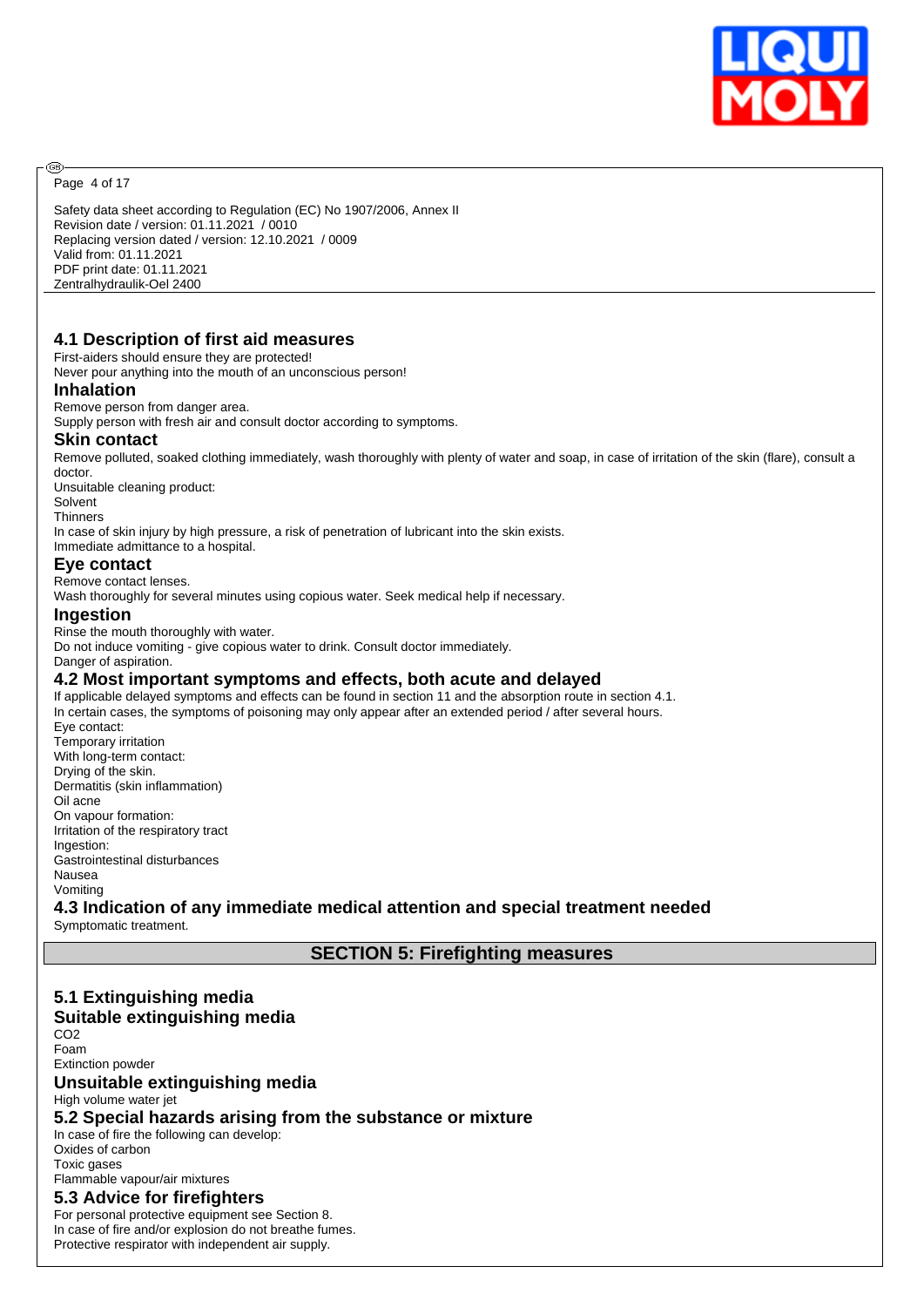

Safety data sheet according to Regulation (EC) No 1907/2006, Annex II Revision date / version: 01.11.2021 / 0010 Replacing version dated / version: 12.10.2021 / 0009 Valid from: 01.11.2021 PDF print date: 01.11.2021 Zentralhydraulik-Oel 2400 Page 5 of 17

According to size of fire Full protection, if necessary. Cool container at risk with water. Dispose of contaminated extinction water according to official regulations.

## **SECTION 6: Accidental release measures**

## **6.1 Personal precautions, protective equipment and emergency procedures**

## **6.1.1 For non-emergency personnel**

In case of spillage or accidental release, wear personal protective equipment as specified in section 8 to prevent contamination. Ensure sufficient ventilation, remove sources of ignition.

Avoid dust formation with solid or powder products.

Leave the danger zone if possible, use existing emergency plans if necessary.

Remove possible causes of ignition - do not smoke.

Ensure sufficient supply of air.

അ

Avoid formation of oil mist.

Avoid contact with eyes or skin.

If applicable, caution - risk of slipping.

#### **6.1.2 For emergency responders**

See section 8 for suitable protective equipment and material specifications.

#### **6.2 Environmental precautions**

If leakage occurs, dam up.

Resolve leaks if this possible without risk.

Prevent from entering drainage system.

Prevent surface and ground-water infiltration, as well as ground penetration.

If accidental entry into drainage system occurs, inform responsible authorities.

#### **6.3 Methods and material for containment and cleaning up**

Soak up with absorbent material (e.g. universal binding agent, sand, diatomaceous earth, sawdust) and dispose of according to Section 13. Oil binder

Do not wash away with water or watery cleaning agents.

#### **6.4 Reference to other sections**

For personal protective equipment see Section 8 and for disposal instructions see Section 13.

## **SECTION 7: Handling and storage**

In addition to information given in this section, relevant information can also be found in section 8 and 6.1.

# **7.1 Precautions for safe handling**

#### **7.1.1 General recommendations**

Ensure good ventilation.

Avoid formation of oil mist.

Keep away from sources of ignition - Do not smoke.

Do not heat to temperatures close to flash point.

Avoid contact with eyes or skin.

Do not carry cleaning cloths soaked in product in trouser pockets.

Eating, drinking, smoking, as well as food-storage, is prohibited in work-room.

Observe directions on label and instructions for use.

Use working methods according to operating instructions.

## **7.1.2 Notes on general hygiene measures at the workplace**

General hygiene measures for the handling of chemicals are applicable.

Wash hands before breaks and at end of work.

Keep away from food, drink and animal feedingstuffs.

Remove contaminated clothing and protective equipment before entering areas in which food is consumed.

**7.2 Conditions for safe storage, including any incompatibilities**

Keep out of access to unauthorised individuals.

Not to be stored in gangways or stair wells.

Store product closed and only in original packing. Protect from direct sunlight and warming.

Under all circumstances prevent penetration into the soil.

Store in a dry place.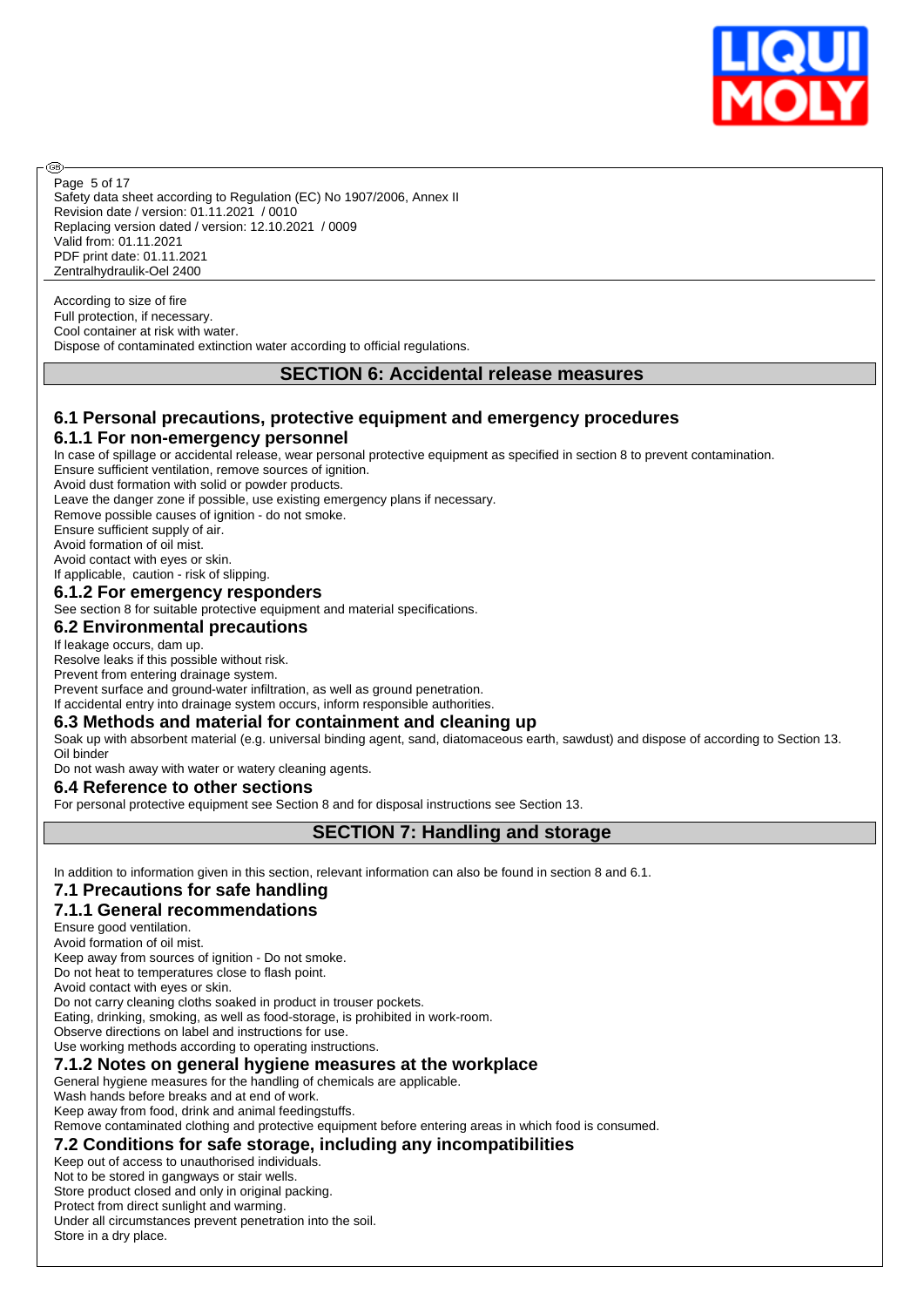

Page 6 of 17

◉

Safety data sheet according to Regulation (EC) No 1907/2006, Annex II Revision date / version: 01.11.2021 / 0010 Replacing version dated / version: 12.10.2021 / 0009 Valid from: 01.11.2021 PDF print date: 01.11.2021 Zentralhydraulik-Oel 2400

## **7.3 Specific end use(s)**

No information available at present.

# **SECTION 8: Exposure controls/personal protection**

#### **8.1 Control parameters**

Workplace exposure limit (WEL) of the total hydrocarbon solvent content of the mixture (RCP method according to EH40): 1200 mg/m3

| ∣®<br><b>Chemical Name</b>                     | Distillates (petroleum), hydrotreated light                             |                                             |       | Content %:25-<br>< 50 |
|------------------------------------------------|-------------------------------------------------------------------------|---------------------------------------------|-------|-----------------------|
| WEL-TWA: 1200 mg/m3 (>=C7 normal and branched  | WEL-STEL: ---                                                           |                                             | $---$ |                       |
| chain alkanes)                                 |                                                                         |                                             |       |                       |
| Monitoring procedures:                         | Draeger - Hydrocarbons 0,1%/c (81 03 571)<br>$\blacksquare$             |                                             |       |                       |
|                                                | Draeger - Hydrocarbons 2/a (81 03 581)                                  |                                             |       |                       |
|                                                | Compur - KITA-187 S (551 174)<br>$\blacksquare$                         |                                             |       |                       |
| BMGV:<br>$---$                                 |                                                                         | Other information:                          |       |                       |
| I®<br><b>Chemical Name</b>                     | Hydrocarbons, C13-C16, n-alkanes, isoalkanes, cyclics, <0.03% aromatics |                                             |       | Content %:1-<10       |
| WEL-TWA: 800 mg/m3                             | WEL-STEL: ---                                                           |                                             | ---   |                       |
| Monitoring procedures:                         | Draeger - Hydrocarbons 0,1%/c (81 03 571)<br>$\blacksquare$             |                                             |       |                       |
|                                                | Draeger - Hydrocarbons 2/a (81 03 581)                                  |                                             |       |                       |
|                                                | Compur - KITA-187 S (551 174)                                           |                                             |       |                       |
| BMGV:<br>$---$                                 |                                                                         | Other information: (OEL acc. to RCP-method, |       |                       |
|                                                |                                                                         | paragraphs 84-87, EH40)                     |       |                       |
| ∣®<br><b>Chemical Name</b>                     | Oil mist, mineral                                                       |                                             |       | Content %:            |
| WEL-TWA: 5 mg/m3 (Mineral oil, excluding metal | WEL-STEL:<br>$--$                                                       |                                             | ---   |                       |
| working fluids, ACGIH)                         |                                                                         |                                             |       |                       |
| Monitoring procedures:                         | Draeger - Oil Mist 1/a (67 33 031)<br>$\blacksquare$                    |                                             |       |                       |
| BMGV:<br>$---$                                 |                                                                         | Other information:<br>---                   |       |                       |
|                                                |                                                                         |                                             |       |                       |

| <b>Baseoil - unspecified</b> |                                                         |                                |                   |       |       |             |
|------------------------------|---------------------------------------------------------|--------------------------------|-------------------|-------|-------|-------------|
| Area of application          | <b>Exposure route /</b><br>Environmental<br>compartment | <b>Effect on health</b>        | <b>Descriptor</b> | Value | Unit  | <b>Note</b> |
|                              | Environment - oral (animal<br>feed)                     |                                | <b>PNEC</b>       | 9,33  | mg/kg |             |
| Consumer                     | Human - inhalation                                      | Long term, local effects       | <b>DNEL</b>       | 1,2   | mg/m3 |             |
| Consumer                     | Human - oral                                            | Long term, systemic<br>effects | <b>DNEL</b>       | 0,74  | mg/kg |             |
| Workers / employees          | Human - dermal                                          | Long term, systemic<br>effects | <b>DNEL</b>       |       | mg/kg |             |
| Workers / employees          | Human - inhalation                                      | Long term, local effects       | <b>DNEL</b>       | 5,6   | mg/m3 |             |
| Workers / employees          | Human - inhalation                                      | Long term, systemic<br>effects | <b>DNEL</b>       | 2,7   | mg/m3 |             |

| Distillates (petroleum), hydrotreated light paraffinic |                            |                          |                   |       |             |             |
|--------------------------------------------------------|----------------------------|--------------------------|-------------------|-------|-------------|-------------|
| Area of application                                    | Exposure route /           | <b>Effect on health</b>  | <b>Descriptor</b> | Value | <b>Unit</b> | <b>Note</b> |
|                                                        | Environmental              |                          |                   |       |             |             |
|                                                        | compartment                |                          |                   |       |             |             |
|                                                        | Environment - oral (animal |                          | <b>PNEC</b>       | 9,33  | mg/kg feed  |             |
|                                                        | feed)                      |                          |                   |       |             |             |
| Consumer                                               | Human - inhalation         | Long term, local effects | <b>DNEL</b>       | 1.19  | mg/m3       |             |
| Consumer                                               | Human - oral               | Long term, systemic      | <b>DNEL</b>       | 0.74  | mg/kg       |             |
|                                                        |                            | effects                  |                   |       | bw/day      |             |
| Workers / employees                                    | Human - dermal             | Long term, systemic      | <b>DNEL</b>       | 0,97  | mg/kg       |             |
|                                                        |                            | effects                  |                   |       | bw/day      |             |
|                                                        |                            |                          |                   |       |             |             |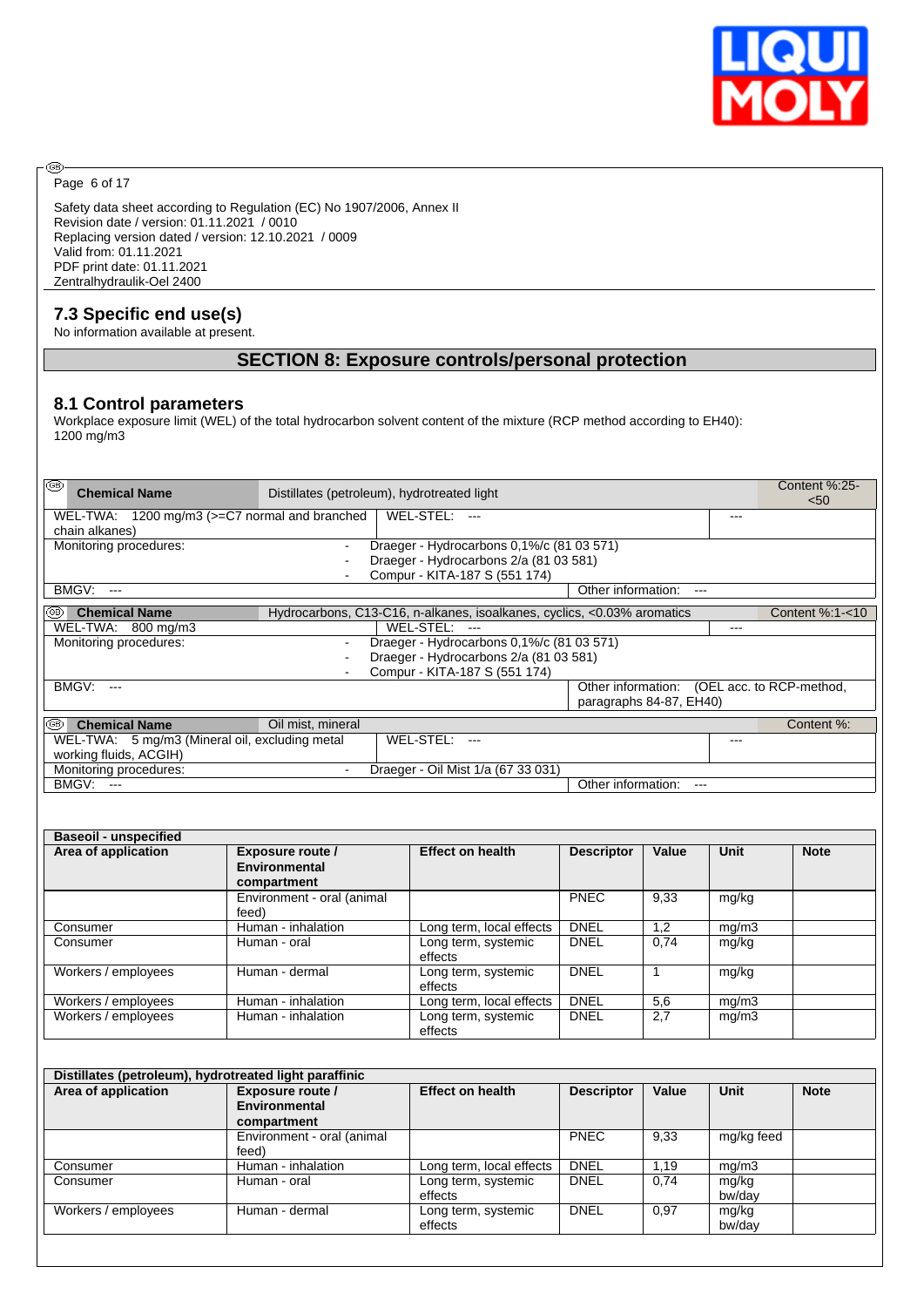

Page 7 of 17

അ

Safety data sheet according to Regulation (EC) No 1907/2006, Annex II Revision date / version: 01.11.2021 / 0010 Replacing version dated / version: 12.10.2021 / 0009 Valid from: 01.11.2021 PDF print date: 01.11.2021 Zentralhydraulik-Oel 2400

| <b>1 A</b><br>$I$ orkor $\epsilon$<br>emplovees<br>UINUS / | halation<br>Human | svstemic<br>∟ono<br>term.<br><br>effects | <b>DNEL</b> | <u>.</u> | ma/m3 |  |
|------------------------------------------------------------|-------------------|------------------------------------------|-------------|----------|-------|--|
|                                                            |                   |                                          |             |          |       |  |

 WEL-TWA = Workplace Exposure Limit - Long-term exposure limit (8-hour TWA (= time weighted average) reference period) EH40. AGW = "Arbeitsplatzgrenzwert" (workplace limit value, Germany).

(8) = Inhalable fraction (Directive 2017/164/EU, Directive 2004/37/CE). (9) = Respirable fraction (Directive 2017/164/EU, Directive 2004/37/CE). (11) = Inhalable fraction (Directive 2004/37/CE). (12) = Inhalable fraction. Respirable fraction in those Member States that implement, on the date of the entry into force of this Directive, a biomonitoring system with a biological limit value not exceeding 0,002 mg Cd/g creatinine in urine (Directive 2004/37/CE). | WEL-STEL = Workplace Exposure Limit - Short-term exposure limit (15-minute reference period). (8) = Inhalable fraction (2017/164/EU, 2017/2398/EU). (9) = Respirable fraction (2017/164/EU, 2017/2398/EU). (10) = Short-term exposure limit value in relation to a reference period of 1 minute (2017/164/EU). | BMGV = Biological monitoring guidance value EH40. BGW = "Biologischer

Grenzwert" (biological limit value, Germany) | Other information: Sen = Capable of causing occupational asthma. Sk = Can be absorbed through skin. Carc = Capable of causing cancer and/or heritable genetic damage. \*\* = The exposure limit for this substance is repealed through the TRGS 900 (Germany) of January 2006 with the goal of revision.

 $(13)$  = The substance can cause sensitisation of the skin and of the respiratory tract (Directive 2004/37/CE),  $(14)$  = The substance can cause sensitisation of the skin (Directive 2004/37/CE).

## **8.2 Exposure controls 8.2.1 Appropriate engineering controls**

Ensure good ventilation. This can be achieved by local suction or general air extraction.

If this is insufficient to maintain the concentration under the WEL or AGW values, suitable breathing protection should be worn.

Applies only if maximum permissible exposure values are listed here.

Suitable assessment methods for reviewing the effectiveness of protection measures adopted include metrological and non-metrological investigative techniques.

These are specified by e.g. EN 14042.

EN 14042 "Workplace atmospheres. Guide for the application and use of procedures for the assessment of exposure to chemical and biological agents".

#### **8.2.2 Individual protection measures, such as personal protective equipment**

General hygiene measures for the handling of chemicals are applicable.

Wash hands before breaks and at end of work.

Keep away from food, drink and animal feedingstuffs.

Remove contaminated clothing and protective equipment before entering areas in which food is consumed.

Eye/face protection: Tight fitting protective goggles with side protection (EN 166).

Skin protection - Hand protection: Protective gloves, oil resistant (EN ISO 374). If applicable Protective nitrile gloves (EN ISO 374). Protective gloves made of polyvinyl alcohol (EN ISO 374). Protective Viton® / fluoroelastomer gloves (EN ISO 374). Minimum layer thickness in mm: 0,5 Permeation time (penetration time) in minutes: 480

Protective hand cream recommended.

The breakthrough times determined in accordance with EN 16523-1 were not obtained under practical conditions. The recommended maximum wearing time is 50% of breakthrough time.

Skin protection - Other: Protective working garments (e.g. safety shoes EN ISO 20345, long-sleeved protective working garments).

Respiratory protection: Normally not necessary. With oil mist formation: Filter A2 P2 (EN 14387), code colour brown, white Observe wearing time limitations for respiratory protection equipment.

Thermal hazards: Not applicable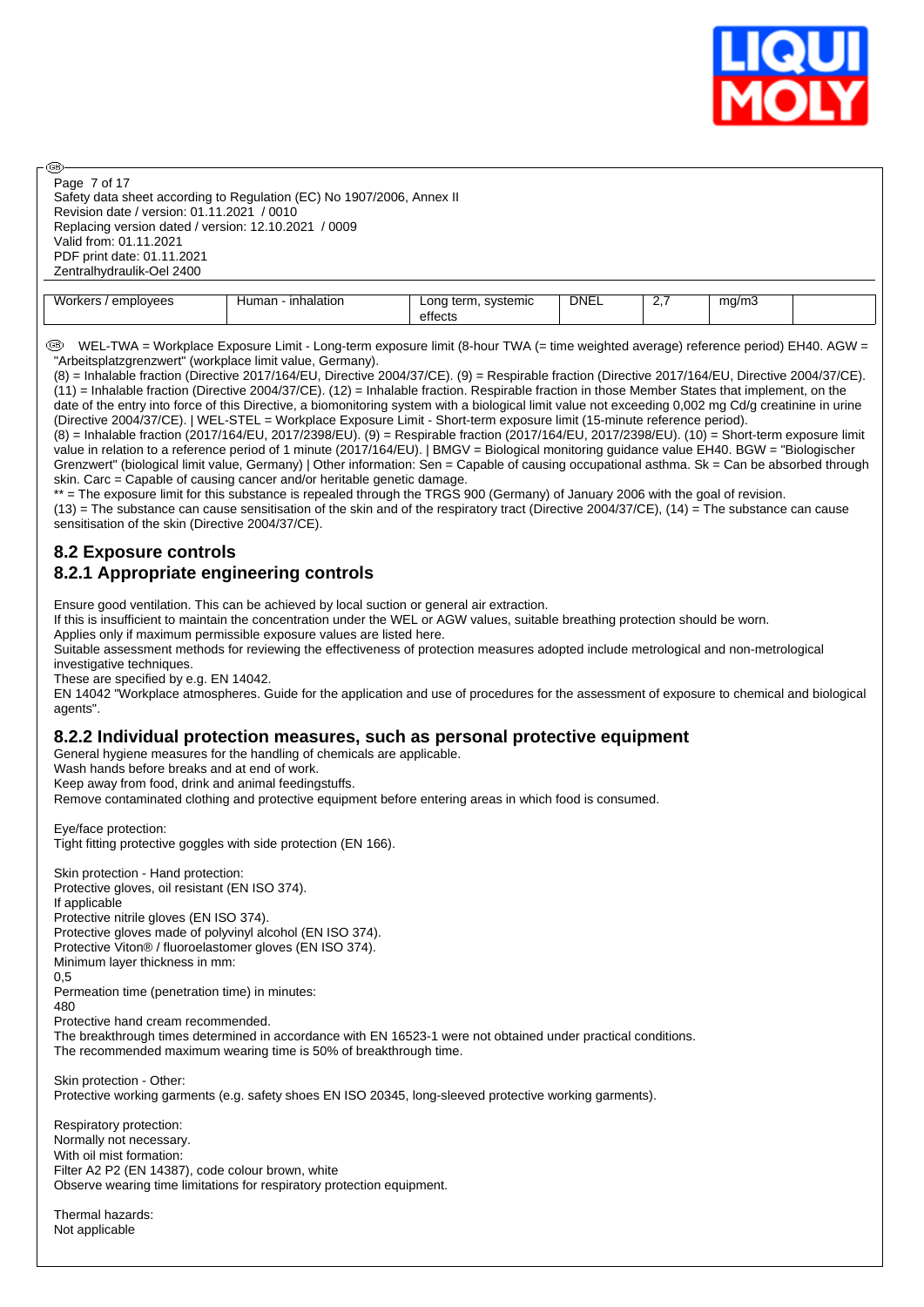

Safety data sheet according to Regulation (EC) No 1907/2006, Annex II Revision date / version: 01.11.2021 / 0010 Replacing version dated / version: 12.10.2021 / 0009 Valid from: 01.11.2021 PDF print date: 01.11.2021 Zentralhydraulik-Oel 2400 Page 8 of 17

Additional information on hand protection - No tests have been performed.

In the case of mixtures, the selection has been made according to the knowledge available and the information about the contents. Selection of materials derived from glove manufacturer's indications.

Final selection of glove material must be made taking the breakthrough times, permeation rates and degradation into account. Selection of a suitable glove depends not only on the material but also on other quality characteristics and varies from manufacturer to manufacturer.

In the case of mixtures, the resistance of glove materials cannot be predicted and must therefore be tested before use. The exact breakthrough time of the glove material can be requested from the protective glove manufacturer and must be observed.

#### **8.2.3 Environmental exposure controls**

No information available at present.

**®** 

## **SECTION 9: Physical and chemical properties**

#### **9.1 Information on basic physical and chemical properties**

| Physical state:                                           | Liquid                                               |
|-----------------------------------------------------------|------------------------------------------------------|
| Colour:                                                   | Green                                                |
| Odour:                                                    | Characteristic                                       |
| Melting point/freezing point:                             | There is no information available on this parameter. |
| Boiling point or initial boiling point and boiling range: | There is no information available on this parameter. |
| Flammability:                                             | Flammable                                            |
| Lower explosion limit:                                    | There is no information available on this parameter. |
| Upper explosion limit:                                    | There is no information available on this parameter. |
| Flash point:                                              | 120 °C                                               |
| Auto-ignition temperature:                                | There is no information available on this parameter. |
| Decomposition temperature:                                | There is no information available on this parameter. |
| pH:                                                       | Mixture is non-soluble (in water).                   |
| Kinematic viscosity:                                      | 20,6 mm2/s (40°C)                                    |
| Kinematic viscosity:                                      | 6,4 mm2/s $(100^{\circ}C)$                           |
| Solubility:                                               | Insoluble                                            |
| Partition coefficient n-octanol/water (log value):        | Does not apply to mixtures.                          |
| Vapour pressure:                                          | There is no information available on this parameter. |
| Density and/or relative density:                          | $0,855$ g/cm3                                        |
| Relative vapour density:                                  | There is no information available on this parameter. |
| Particle characteristics:                                 | Does not apply to liquids.                           |
| 9.2 Other information                                     |                                                      |
| Explosives:                                               | Product is not explosive.                            |
| Oxidising liquids:                                        | No                                                   |

**SECTION 10: Stability and reactivity**

#### **10.1 Reactivity**

| The product has not been tested.            |
|---------------------------------------------|
| <b>10.2 Chemical stability</b>              |
| Stable with proper storage and handling.    |
| 10.3 Possibility of hazardous reactions     |
| No dangerous reactions are known.           |
| <b>10.4 Conditions to avoid</b>             |
| See also section 7.                         |
| Heating, open flame, ignition sources       |
| 10.5 Incompatible materials                 |
| See also section 7.                         |
| Avoid contact with strong oxidizing agents. |
| 10.6 Hazardous decomposition products       |
| See also section 5.2                        |
| No decomposition when used as directed.     |
|                                             |

**SECTION 11: Toxicological information**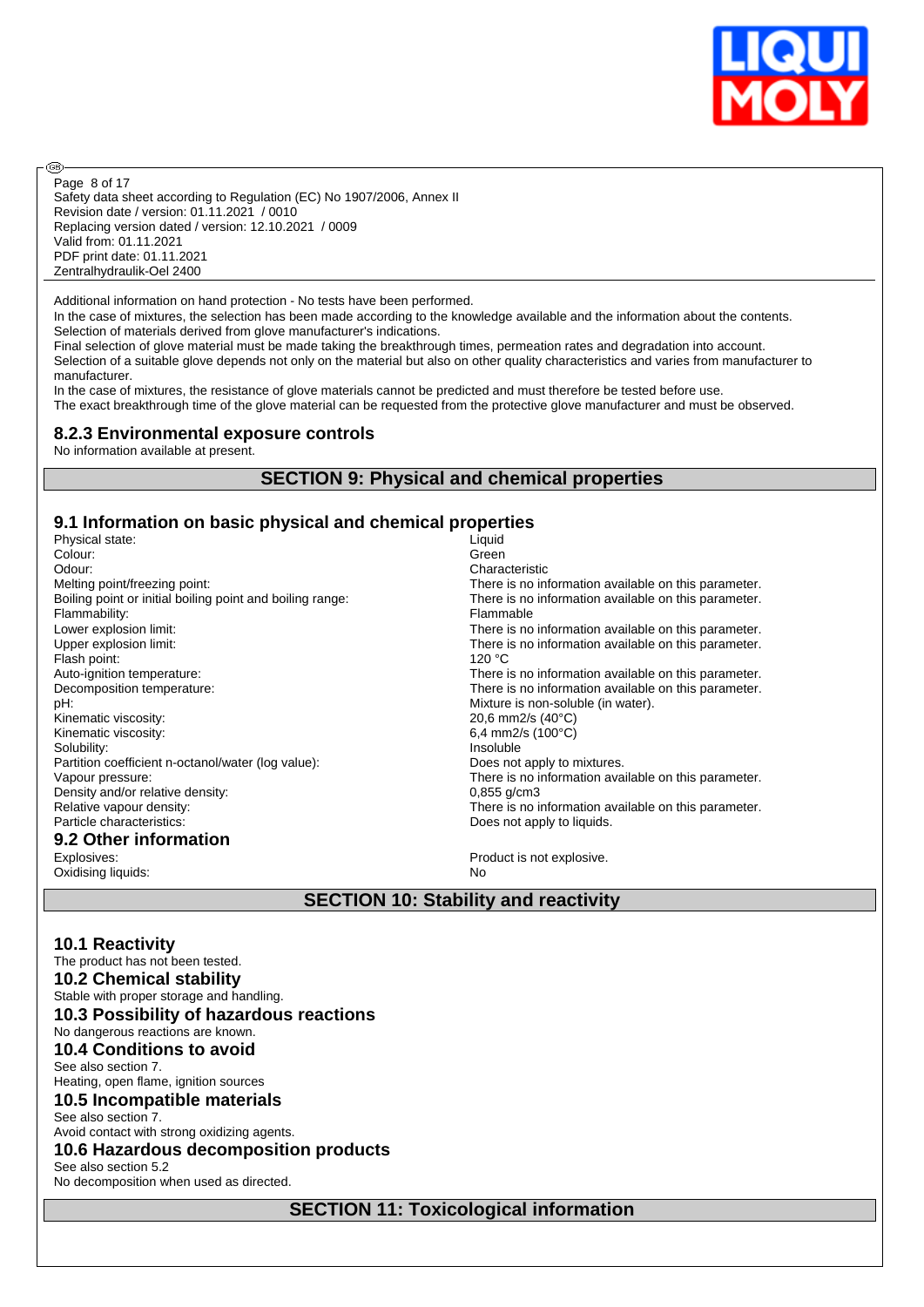

 $\circledcirc$ Page 9 of 17

Safety data sheet according to Regulation (EC) No 1907/2006, Annex II Revision date / version: 01.11.2021 / 0010 Replacing version dated / version: 12.10.2021 / 0009 Valid from: 01.11.2021 PDF print date: 01.11.2021 Zentralhydraulik-Oel 2400

## **11.1. Information on hazard classes as defined in Regulation (EC) No 1272/2008**

Possibly more information on health effects, see Section 2.1 (classification).

| Zentralhydraulik-Oel 2400                                            |                 |       |         |             |                               |                   |  |
|----------------------------------------------------------------------|-----------------|-------|---------|-------------|-------------------------------|-------------------|--|
| <b>Toxicity / effect</b>                                             | <b>Endpoint</b> | Value | Unit    | Organism    | <b>Test method</b>            | <b>Notes</b>      |  |
| Acute toxicity, by oral route:                                       |                 |       |         |             |                               | n.d.a.            |  |
| Acute toxicity, by dermal route:                                     |                 |       |         |             |                               | n.d.a.            |  |
| Acute toxicity, by inhalation:                                       | <b>ATE</b>      | >20   | mg/l/4h |             |                               | calculated value, |  |
|                                                                      |                 |       |         |             |                               | Vapours           |  |
| Acute toxicity, by inhalation:                                       | <b>ATE</b>      | >5    | mg/l/4h |             |                               | calculated value. |  |
|                                                                      |                 |       |         |             |                               | Aerosol, Mist     |  |
| Skin corrosion/irritation:                                           |                 |       |         |             |                               | n.d.a.            |  |
|                                                                      |                 |       |         |             |                               |                   |  |
| Serious eye damage/irritation:                                       |                 |       |         |             |                               | n.d.a.            |  |
| Respiratory or skin                                                  |                 |       |         |             |                               | n.d.a.            |  |
| sensitisation:                                                       |                 |       |         |             |                               |                   |  |
| Germ cell mutagenicity:                                              |                 |       |         |             |                               | n.d.a.            |  |
| Carcinogenicity:                                                     |                 |       |         |             |                               | n.d.a.            |  |
| Reproductive toxicity:                                               |                 |       |         |             |                               | n.d.a.            |  |
| Specific target organ toxicity -                                     |                 |       |         |             |                               | n.d.a.            |  |
| single exposure (STOT-SE):                                           |                 |       |         |             |                               |                   |  |
| Specific target organ toxicity -                                     |                 |       |         |             |                               | n.d.a.            |  |
| repeated exposure (STOT-RE):                                         |                 |       |         |             |                               |                   |  |
| Aspiration hazard:                                                   |                 |       |         |             |                               | n.d.a.            |  |
| Symptoms:                                                            |                 |       |         |             |                               | n.d.a.            |  |
|                                                                      |                 |       |         |             |                               |                   |  |
| Lubricating oils (petroleum), C15-30, hydrotreated neutral oil-based |                 |       |         |             |                               |                   |  |
| <b>Toxicity / effect</b>                                             | Endpoint        | Value | Unit    | Organism    | <b>Test method</b>            | <b>Notes</b>      |  |
| Acute toxicity, by oral route:                                       | LD50            | >2000 | mg/kg   | Rat         | OECD 401 (Acute Oral          | Analogous         |  |
|                                                                      |                 |       |         |             | Toxicity)                     | conclusion        |  |
| Acute toxicity, by dermal route:                                     | LD50            | >2000 | mg/kg   | Rabbit      | OECD 402 (Acute               | Analogous         |  |
|                                                                      |                 |       |         |             | Dermal Toxicity)              | conclusion        |  |
| Acute toxicity, by inhalation:                                       | <b>LC50</b>     | >5,53 | mg/l/4h | Rat         | OECD 403 (Acute               | Aerosol.          |  |
|                                                                      |                 |       |         |             | Inhalation Toxicity)          | Analogous         |  |
|                                                                      |                 |       |         |             |                               | conclusion        |  |
|                                                                      |                 |       |         | Rabbit      | OECD 405 (Acute Eye           | Not irritant,     |  |
| Serious eye damage/irritation:                                       |                 |       |         |             |                               |                   |  |
|                                                                      |                 |       |         |             | Irritation/Corrosion)         | Analogous         |  |
|                                                                      |                 |       |         |             |                               | conclusion        |  |
| Germ cell mutagenicity:                                              |                 |       |         | Mammalian   | OECD 473 (In Vitro            | Negative,         |  |
|                                                                      |                 |       |         |             | Mammalian                     | Analogous         |  |
|                                                                      |                 |       |         |             | Chromosome                    | conclusion        |  |
|                                                                      |                 |       |         |             | <b>Aberration Test)</b>       |                   |  |
| Germ cell mutagenicity:                                              |                 |       |         |             | OECD 476 (In Vitro            | Negative          |  |
|                                                                      |                 |       |         |             | Mammalian Cell Gene           |                   |  |
|                                                                      |                 |       |         |             | <b>Mutation Test)</b>         |                   |  |
| Germ cell mutagenicity:                                              |                 |       |         |             | OECD 474 (Mammalian           | Negative          |  |
|                                                                      |                 |       |         |             | Erythrocyte                   |                   |  |
|                                                                      |                 |       |         |             | Micronucleus Test)            |                   |  |
| Germ cell mutagenicity:                                              |                 |       |         | Salmonella  | OECD 471 (Bacterial           | Negative,         |  |
|                                                                      |                 |       |         | typhimurium | <b>Reverse Mutation Test)</b> | Analogous         |  |
|                                                                      |                 |       |         |             |                               | conclusion        |  |
| Carcinogenicity:                                                     |                 |       |         | Mouse       | OECD 451                      | Negative,         |  |
|                                                                      |                 |       |         |             | (Carcinogenicity Studies)     | Analogous         |  |
|                                                                      |                 |       |         |             |                               | conclusion        |  |
| Carcinogenicity:                                                     |                 |       |         |             | OECD 453 (Combined            | Negative          |  |
|                                                                      |                 |       |         |             | Chronic                       |                   |  |
|                                                                      |                 |       |         |             | Toxicity/Carcinogenicity      |                   |  |
|                                                                      |                 |       |         |             |                               |                   |  |
|                                                                      |                 |       |         |             | Studies)                      |                   |  |
| Reproductive toxicity:                                               |                 |       |         | Rat         | OECD 421                      | Negative,         |  |
|                                                                      |                 |       |         |             | (Reproduction/Developm        | Analogous         |  |
|                                                                      |                 |       |         |             | ental Toxicity Screening      | conclusion        |  |
|                                                                      |                 |       |         |             | Test)                         |                   |  |
| Reproductive toxicity                                                |                 |       |         | Rat         | OECD 414 (Prenatal            | Negative,         |  |
| (Developmental toxicity):                                            |                 |       |         |             | <b>Developmental Toxicity</b> | Analogous         |  |
|                                                                      |                 |       |         |             | Study)                        | conclusion        |  |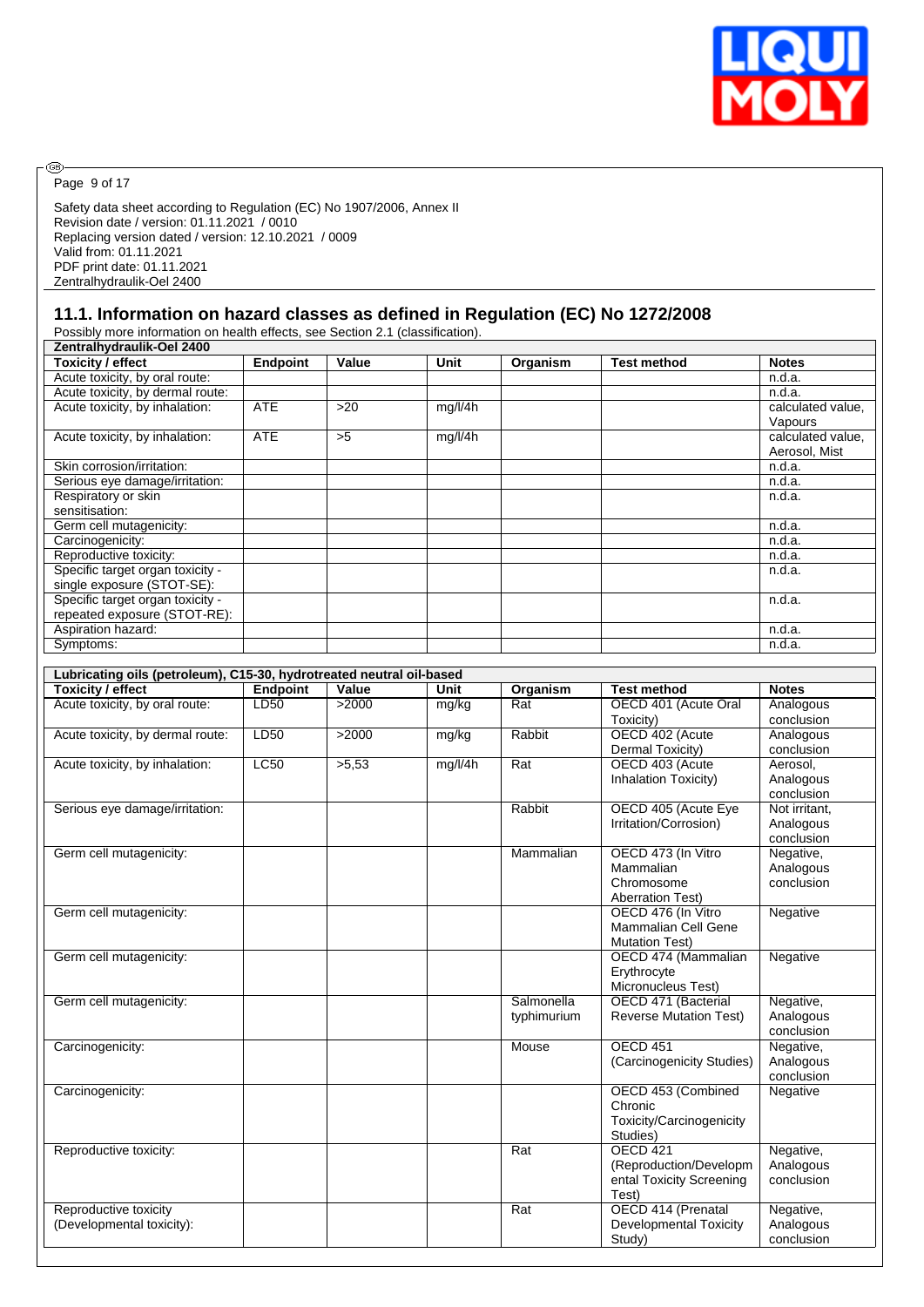

| Page 10 of 17                                                                                      |                  |                |                |             |                                                 |                          |
|----------------------------------------------------------------------------------------------------|------------------|----------------|----------------|-------------|-------------------------------------------------|--------------------------|
| Safety data sheet according to Regulation (EC) No 1907/2006, Annex II                              |                  |                |                |             |                                                 |                          |
| Revision date / version: 01.11.2021 / 0010<br>Replacing version dated / version: 12.10.2021 / 0009 |                  |                |                |             |                                                 |                          |
| Valid from: 01.11.2021                                                                             |                  |                |                |             |                                                 |                          |
| PDF print date: 01.11.2021                                                                         |                  |                |                |             |                                                 |                          |
| Zentralhydraulik-Oel 2400                                                                          |                  |                |                |             |                                                 |                          |
|                                                                                                    |                  |                |                |             |                                                 |                          |
| Specific target organ toxicity -<br>repeated exposure (STOT-RE):                                   |                  |                |                |             | OECD 412 (Subacute<br>Inhalation Toxicity - 28- | Negative                 |
|                                                                                                    |                  |                |                |             | Day Study)                                      |                          |
| Specific target organ toxicity -                                                                   |                  |                |                |             | OECD 453 (Combined                              | Negative                 |
| repeated exposure (STOT-RE):                                                                       |                  |                |                |             | Chronic                                         |                          |
|                                                                                                    |                  |                |                |             | Toxicity/Carcinogenicity                        |                          |
|                                                                                                    |                  |                |                |             | Studies)                                        |                          |
| Aspiration hazard:<br>Specific target organ toxicity -                                             | <b>NOAEL</b>     | 125            | mg/kg          | Rat         | OECD 408 (Repeated                              | Asp. Tox. 1<br>Analogous |
| repeated exposure (STOT-RE),                                                                       |                  |                | bw/d           |             | Dose 90-Day Oral                                | conclusion               |
| oral:                                                                                              |                  |                |                |             | Toxicity Study in                               |                          |
|                                                                                                    |                  |                |                |             | Rodents)                                        |                          |
| Specific target organ toxicity -                                                                   | <b>NOAEL</b>     | $-1000$        | mg/kg          | Rabbit      | OECD 410 (Repeated                              | Analogous                |
| repeated exposure (STOT-RE),                                                                       |                  |                | bw/d           |             | Dose Dermal Toxicity -                          | conclusion               |
| dermal:<br>Specific target organ toxicity -                                                        | <b>NOAEL</b>     | $30$           |                | Rat         | 90-Day)<br>OECD 411 (Subchronic                 | Analogous                |
| repeated exposure (STOT-RE),                                                                       |                  |                | mg/kg<br>bw/d  |             | Dermal Toxicity - 90-day                        | conclusion               |
| dermal:                                                                                            |                  |                |                |             | Study)                                          |                          |
|                                                                                                    |                  |                |                |             |                                                 |                          |
| Hydrocarbons, C13-C16, n-alkanes, isoalkanes, cyclics, <0.03% aromatics                            |                  |                |                |             |                                                 |                          |
| <b>Toxicity / effect</b>                                                                           | <b>Endpoint</b>  | Value          | Unit           | Organism    | <b>Test method</b>                              | <b>Notes</b>             |
| Acute toxicity, by oral route:                                                                     | LD50             | >5000          | mg/kg          | Rat         | OECD 401 (Acute Oral                            |                          |
| Acute toxicity, by dermal route:                                                                   | LD <sub>50</sub> | >3160          | mg/kg          | Rabbit      | Toxicity)<br>OECD 402 (Acute                    |                          |
|                                                                                                    |                  |                |                |             | Dermal Toxicity)                                |                          |
| Acute toxicity, by inhalation:                                                                     | LC50             | >5266          | mg/m3/4h       | Rat         | OECD 403 (Acute                                 |                          |
|                                                                                                    |                  |                |                |             | Inhalation Toxicity)                            |                          |
| Skin corrosion/irritation:                                                                         |                  |                |                | Rabbit      | OECD 404 (Acute                                 | Not irritant             |
|                                                                                                    |                  |                |                |             | Dermal<br>Irritation/Corrosion)                 |                          |
| Serious eye damage/irritation:                                                                     |                  |                |                | Rabbit      | OECD 405 (Acute Eye                             | Not irritant             |
|                                                                                                    |                  |                |                |             | Irritation/Corrosion)                           |                          |
| Respiratory or skin                                                                                |                  |                |                | Guinea pig  | OECD 406 (Skin                                  | No (skin contact)        |
| sensitisation:                                                                                     |                  |                |                |             | Sensitisation)                                  |                          |
| Germ cell mutagenicity:                                                                            |                  |                |                |             | OECD 476 (In Vitro                              | Negative                 |
|                                                                                                    |                  |                |                |             | <b>Mammalian Cell Gene</b>                      |                          |
| Germ cell mutagenicity:                                                                            |                  |                |                | Salmonella  | <b>Mutation Test)</b><br>OECD 471 (Bacterial    | Negative                 |
|                                                                                                    |                  |                |                | typhimurium | <b>Reverse Mutation Test)</b>                   |                          |
| Germ cell mutagenicity:                                                                            |                  |                |                | Mouse       | OECD 474 (Mammalian                             | Negative                 |
|                                                                                                    |                  |                |                |             | Erythrocyte                                     |                          |
|                                                                                                    |                  |                |                |             | Micronucleus Test)                              |                          |
| Aspiration hazard:                                                                                 |                  |                |                |             |                                                 | Yes                      |
| <b>Baseoil - unspecified</b>                                                                       |                  |                |                |             |                                                 |                          |
| <b>Toxicity / effect</b>                                                                           | <b>Endpoint</b>  | Value          | Unit           | Organism    | <b>Test method</b>                              | <b>Notes</b>             |
| Respiratory or skin                                                                                |                  |                |                |             |                                                 | Not sensitizising,       |
| sensitisation:                                                                                     |                  |                |                |             |                                                 | Analogous                |
|                                                                                                    |                  |                |                |             |                                                 | conclusion               |
| Aspiration hazard:<br>Symptoms:                                                                    |                  |                |                |             |                                                 | Yes<br>mucous            |
|                                                                                                    |                  |                |                |             |                                                 | membrane                 |
|                                                                                                    |                  |                |                |             |                                                 | irritation               |
|                                                                                                    |                  |                |                |             |                                                 |                          |
|                                                                                                    |                  |                |                |             |                                                 |                          |
| 1-(tert-dodecylthio)propan-2-ol                                                                    |                  |                |                |             |                                                 |                          |
| <b>Toxicity / effect</b>                                                                           | <b>Endpoint</b>  | Value          | Unit           | Organism    | <b>Test method</b>                              | <b>Notes</b>             |
| Respiratory or skin                                                                                |                  |                |                | Mouse       | OECD 429 (Skin                                  | Skin Sens. 1B            |
| sensitisation:                                                                                     |                  |                |                |             | Sensitisation - Local                           |                          |
|                                                                                                    |                  |                |                |             | Lymph Node Assay)                               |                          |
| 1,2-Propanediol, 3-amino-, N,N-dicoco alkyl derivs.                                                |                  |                |                |             |                                                 |                          |
| <b>Toxicity / effect</b>                                                                           | <b>Endpoint</b>  | Value          | Unit           | Organism    | <b>Test method</b>                              | <b>Notes</b>             |
| Acute toxicity, by oral route:<br>Acute toxicity, by dermal route:                                 | LD50<br>LD50     | >2500<br>>2000 | mg/kg<br>mg/kg | Rat<br>Rat  |                                                 |                          |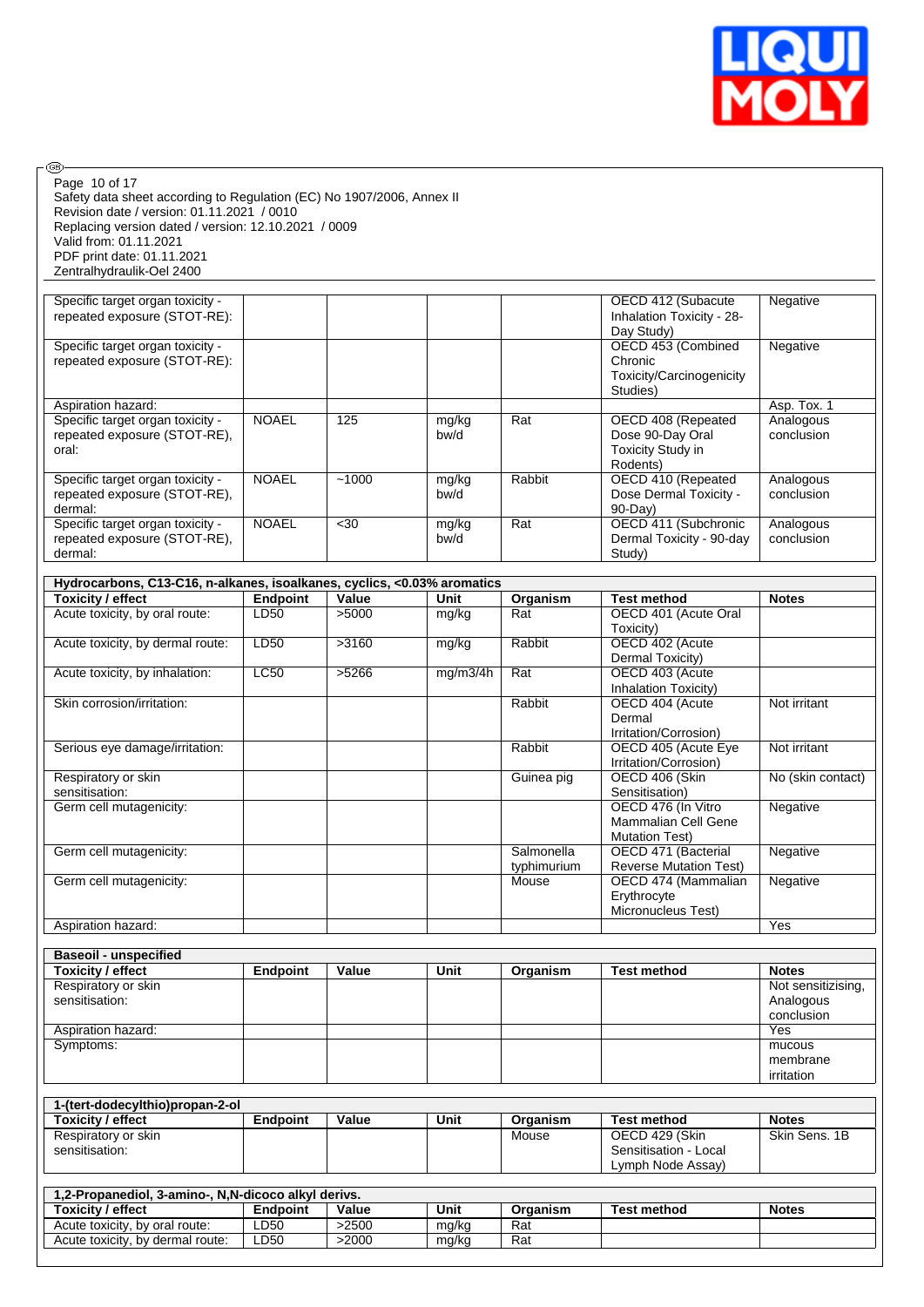

Safety data sheet according to Regulation (EC) No 1907/2006, Annex II Revision date / version: 01.11.2021 / 0010 Replacing version dated / version: 12.10.2021 / 0009 Valid from: 01.11.2021 PDF print date: 01.11.2021 Zentralhydraulik-Oel 2400 Page 11 of 17

# **11.2. Information on other hazards**

®

| Zentralhydraulik-Oel 2400        |                 |       |      |          |                    |                 |
|----------------------------------|-----------------|-------|------|----------|--------------------|-----------------|
| Toxicity / effect                | <b>Endpoint</b> | Value | Unit | Organism | <b>Test method</b> | <b>Notes</b>    |
| Endocrine disrupting properties: |                 |       |      |          |                    | Does not apply  |
|                                  |                 |       |      |          |                    | to mixtures.    |
| Other information:               |                 |       |      |          |                    | No other        |
|                                  |                 |       |      |          |                    | relevant        |
|                                  |                 |       |      |          |                    | information     |
|                                  |                 |       |      |          |                    | available on    |
|                                  |                 |       |      |          |                    | adverse effects |
|                                  |                 |       |      |          |                    | on health.      |

# **SECTION 12: Ecological information**

Possibly more information on environmental effects, see Section 2.1 (classification). **Zentralhydraulik-Oel 2400 Toxicity / effect Endpoint Time Value Unit Organism Test method Notes** 12.1. Toxicity to fish: n.d.a. 12.1. Toxicity to daphnia: n.d.a. n.d.a. 12.1. Toxicity to algae: n.d.a. 12.2. Persistence and degradability: n.d.a. 12.3. Bioaccumulative potential: n.d.a. 12.4. Mobility in soil: n.d.a. 12.5. Results of PBT and vPvB assessment n.d.a. 12.6. Endocrine disrupting properties: Does not apply to mixtures. 12.7. Other adverse effects: No information available on other adverse effects on the environment. Other information: DOC-elimination: DOC-elimination: degree(complexi ng organic substance)>= 80%/28d: No

| Toxicity / effect                       | <b>Endpoint</b> | Time | Value  | Unit | Organism               | <b>Test method</b>                                                                    | <b>Notes</b>            |
|-----------------------------------------|-----------------|------|--------|------|------------------------|---------------------------------------------------------------------------------------|-------------------------|
| 12.2. Persistence and<br>degradability: |                 | 28d  | 31     | $\%$ | activated sludge       | OECD 301 F<br>(Ready<br>Biodegradability -<br>Manometric<br><b>Respirometry Test)</b> | Analogous<br>conclusion |
| 12.1. Toxicity to fish:                 | <b>LC50</b>     | 96h  | >100   | mg/l |                        |                                                                                       |                         |
| 12.1. Toxicity to fish:                 | LL50            | 96h  | >100   | mg/l | Pimephales<br>promelas | OECD 203 (Fish,<br><b>Acute Toxicity</b><br>Test)                                     | Analogous<br>conclusion |
| 12.1. Toxicity to daphnia:              | <b>EL50</b>     | 48h  | >10000 | mg/l | Daphnia magna          | OECD 202<br>(Daphnia sp.<br>Acute<br>Immobilisation<br>Test)                          | Analogous<br>conclusion |
| 12.1. Toxicity to daphnia:              | NOEC/NOEL       | 21d  | 10     | mg/l | Daphnia magna          | OECD <sub>211</sub><br>(Daphnia magna<br><b>Reproduction Test)</b>                    | Analogous<br>conclusion |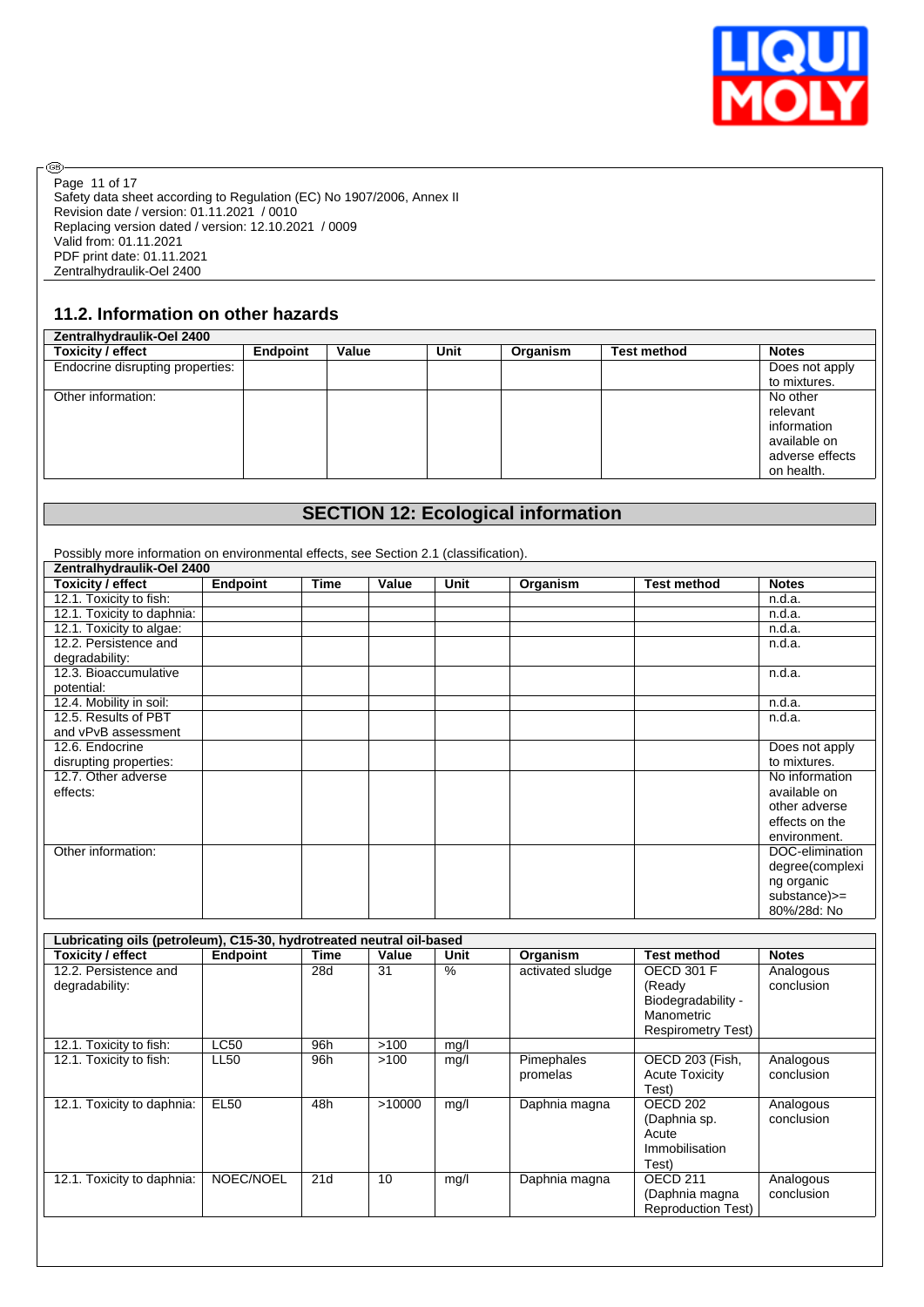

| Safety data sheet according to Regulation (EC) No 1907/2006, Annex II<br>Revision date / version: 01.11.2021 / 0010 |                             |                         |                |               |                                |                           |                                 |
|---------------------------------------------------------------------------------------------------------------------|-----------------------------|-------------------------|----------------|---------------|--------------------------------|---------------------------|---------------------------------|
| Replacing version dated / version: 12.10.2021 / 0009                                                                |                             |                         |                |               |                                |                           |                                 |
| Valid from: 01.11.2021                                                                                              |                             |                         |                |               |                                |                           |                                 |
| PDF print date: 01.11.2021                                                                                          |                             |                         |                |               |                                |                           |                                 |
| Zentralhydraulik-Oel 2400                                                                                           |                             |                         |                |               |                                |                           |                                 |
| 12.1. Toxicity to algae:                                                                                            | NOEC/NOEL                   | 72h                     | $>=100$        | mg/l          | Pseudokirchneriell             | OECD 201 (Alga,           | Analogous                       |
|                                                                                                                     |                             |                         |                |               | a subcapitata                  | Growth Inhibition         | conclusion                      |
|                                                                                                                     |                             |                         |                |               |                                | Test)                     |                                 |
| 12.2. Persistence and                                                                                               |                             |                         |                |               |                                | <b>OECD 301 E</b>         | Readily                         |
| degradability:                                                                                                      |                             |                         |                |               |                                | (Ready                    | biodegradable                   |
|                                                                                                                     |                             |                         |                |               |                                | Biodegradability -        |                                 |
|                                                                                                                     |                             |                         |                |               |                                | Modified OECD             |                                 |
| 12.3. Bioaccumulative                                                                                               | Log Pow                     |                         | >6             |               |                                | Screening Test)           |                                 |
| potential:                                                                                                          |                             |                         |                |               |                                |                           |                                 |
|                                                                                                                     |                             |                         |                |               |                                |                           |                                 |
| Hydrocarbons, C13-C16, n-alkanes, isoalkanes, cyclics, <0.03% aromatics                                             |                             |                         |                |               |                                |                           |                                 |
| <b>Toxicity / effect</b>                                                                                            | <b>Endpoint</b>             | Time                    | Value          | Unit          | Organism                       | <b>Test method</b>        | <b>Notes</b>                    |
| 12.5. Results of PBT<br>and vPvB assessment                                                                         |                             |                         |                |               |                                |                           | No PBT                          |
|                                                                                                                     |                             |                         |                |               |                                |                           | substance, No<br>vPvB substance |
| 12.1. Toxicity to fish:                                                                                             | LC50                        | 96h                     | >1028          | mg/l          | Scophthalmus                   | OECD 203 (Fish,           |                                 |
|                                                                                                                     |                             |                         |                |               | maximus                        | <b>Acute Toxicity</b>     |                                 |
|                                                                                                                     |                             |                         |                |               |                                | Test)                     |                                 |
| 12.1. Toxicity to fish:                                                                                             | <b>NOELR</b>                | 28d                     | >1000          | mg/l          | Oncorhynchus                   | QSAR                      |                                 |
|                                                                                                                     |                             |                         |                |               | mykiss                         |                           |                                 |
| 12.1. Toxicity to daphnia:<br>12.1. Toxicity to daphnia:                                                            | <b>LC50</b><br><b>NOELR</b> | 48h<br>$\overline{21d}$ | >3193<br>>1000 | mg/l<br>mg/l  | Acartia tonsa<br>Daphnia magna | ISO 14669<br>QSAR         |                                 |
| 12.1. Toxicity to algae:                                                                                            | ErL50                       | 72h                     | >10000         | mg/l          | Skeletonema                    | ISO 10253                 |                                 |
|                                                                                                                     |                             |                         |                |               | costatum                       |                           |                                 |
| 12.2. Persistence and                                                                                               |                             | 28d                     | 74             | $\frac{9}{6}$ |                                |                           |                                 |
| degradability:                                                                                                      |                             |                         |                |               |                                |                           |                                 |
| <b>Baseoil - unspecified</b>                                                                                        |                             |                         |                |               |                                |                           |                                 |
| <b>Toxicity / effect</b>                                                                                            | <b>Endpoint</b>             | <b>Time</b>             | Value          | Unit          | Organism                       | <b>Test method</b>        | <b>Notes</b>                    |
| 12.1. Toxicity to fish:                                                                                             | LC50                        | 96h                     | >100           | mq/l          | Pimephales                     |                           |                                 |
|                                                                                                                     |                             |                         |                |               | promelas                       |                           |                                 |
| 12.1. Toxicity to daphnia:                                                                                          | <b>EC50</b>                 | 48h                     | >10000         | mg/l          | Daphnia magna                  |                           |                                 |
| 12.1. Toxicity to daphnia:                                                                                          | NOEC/NOEL                   | 21d                     | $>10$          | mg/l          | Daphnia magna                  |                           |                                 |
| 12.1. Toxicity to algae:                                                                                            | <b>EC50</b>                 | 72h                     | >100           | mq/l          | Scenedesmus                    |                           |                                 |
| 12.2. Persistence and                                                                                               |                             | 28d                     | 31             | $\frac{9}{6}$ | quadricauda                    | <b>OECD 301 B</b>         |                                 |
| degradability:                                                                                                      |                             |                         |                |               |                                | (Ready                    | Not readily<br>biodegradable    |
|                                                                                                                     |                             |                         |                |               |                                | Biodegradability -        |                                 |
|                                                                                                                     |                             |                         |                |               |                                | Co <sub>2</sub> Evolution |                                 |
|                                                                                                                     |                             |                         |                |               |                                | Test)                     |                                 |
|                                                                                                                     |                             |                         |                |               |                                |                           |                                 |
| 1-(tert-dodecylthio)propan-2-ol                                                                                     | <b>Endpoint</b>             | <b>Time</b>             | Value          | Unit          |                                | <b>Test method</b>        | <b>Notes</b>                    |
| <b>Toxicity / effect</b><br>12.1. Toxicity to fish:                                                                 | LC50                        | 96h                     | 0,75           | mg/l          | Organism<br>Oncorhynchus       | OECD 203 (Fish,           |                                 |
|                                                                                                                     |                             |                         |                |               | mykiss                         | <b>Acute Toxicity</b>     |                                 |
|                                                                                                                     |                             |                         |                |               |                                | Test)                     |                                 |
| 12.1. Toxicity to fish:                                                                                             | NOEC/NOEL                   | 96h                     | 0,56           | mg/l          | Oncorhynchus                   | <b>OECD 203 (Fish,</b>    |                                 |
|                                                                                                                     |                             |                         |                |               | mykiss                         | <b>Acute Toxicity</b>     |                                 |
|                                                                                                                     |                             |                         |                |               |                                | Test)                     |                                 |
| 12.1. Toxicity to daphnia:                                                                                          | <b>EC50</b>                 | 48h                     | 0,58           | mg/l          | Daphnia magna                  | <b>OECD 202</b>           |                                 |
|                                                                                                                     |                             |                         |                |               |                                | (Daphnia sp.<br>Acute     |                                 |
|                                                                                                                     |                             |                         |                |               |                                | Immobilisation            |                                 |
|                                                                                                                     |                             |                         |                |               |                                | Test)                     |                                 |
| 12.1. Toxicity to daphnia:                                                                                          | NOEC/NOEL                   | 48h                     | 0,32           | mg/l          | Daphnia magna                  | <b>OECD 202</b>           |                                 |
|                                                                                                                     |                             |                         |                |               |                                | (Daphnia sp.              |                                 |
|                                                                                                                     |                             |                         |                |               |                                | Acute                     |                                 |
|                                                                                                                     |                             |                         |                |               |                                | Immobilisation<br>Test)   |                                 |
|                                                                                                                     |                             |                         |                |               |                                |                           |                                 |
|                                                                                                                     |                             |                         |                |               |                                |                           |                                 |
| 12.1. Toxicity to daphnia:<br>12.3. Bioaccumulative                                                                 | <b>EC50</b><br>Log Kow      | 21d                     | 0,75<br>5,7    | mg/l          | Daphnia magna                  |                           |                                 |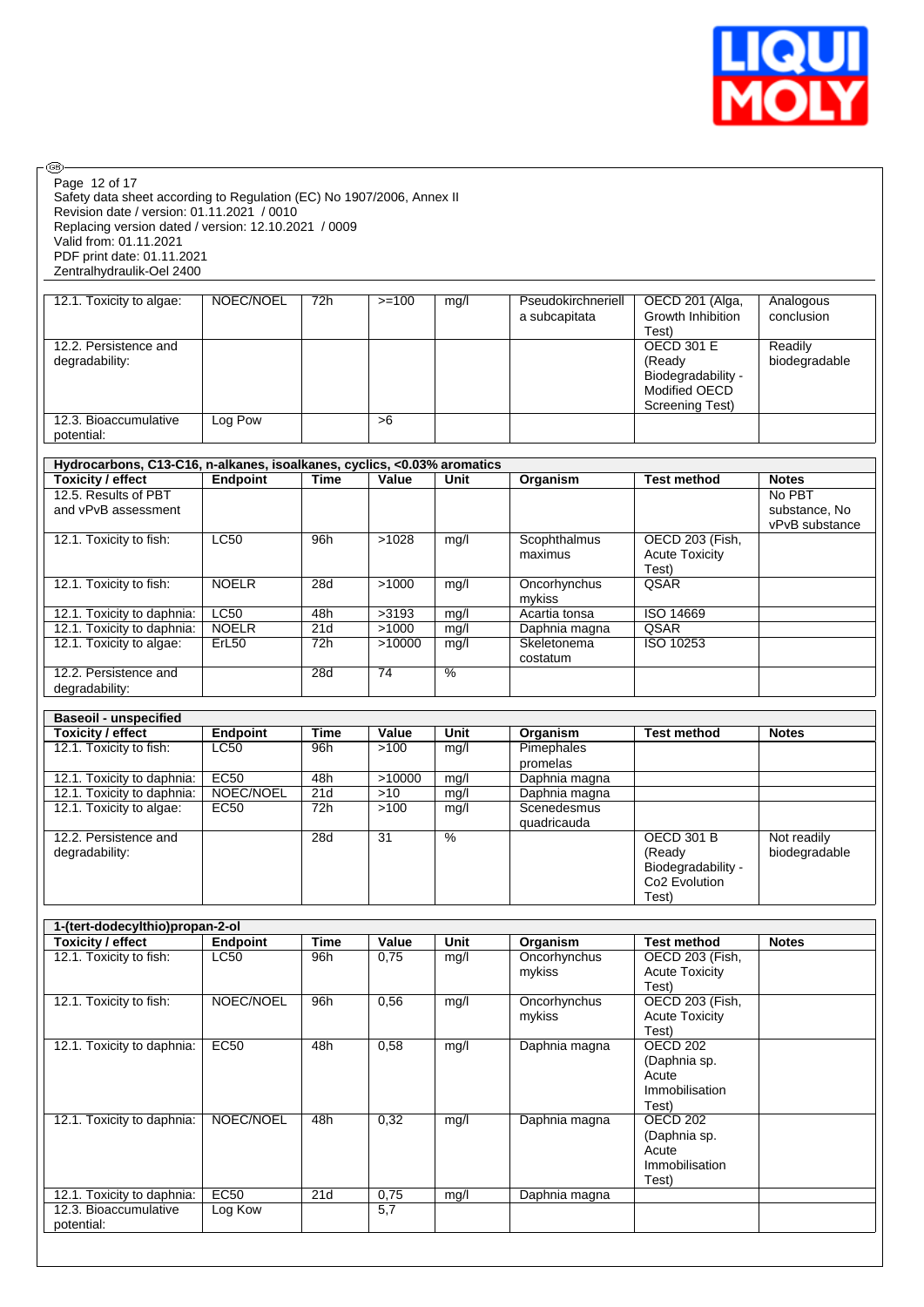

Page 13 of 17

**®** 

Safety data sheet according to Regulation (EC) No 1907/2006, Annex II Revision date / version: 01.11.2021 / 0010 Replacing version dated / version: 12.10.2021 / 0009 Valid from: 01.11.2021 PDF print date: 01.11.2021 Zentralhydraulik-Oel 2400

| 12.1. Toxicity to algae:                | <b>EC50</b> | 96h | >100   | mg/l | Desmodesmus<br>subspicatus | OECD 201 (Alga,<br>Growth Inhibition<br>Test)                                                                     |
|-----------------------------------------|-------------|-----|--------|------|----------------------------|-------------------------------------------------------------------------------------------------------------------|
| 12.1. Toxicity to algae:                | NOEC/NOEL   | 96h | 100    | mg/l | Desmodesmus<br>subspicatus | OECD 201 (Alga,<br>Growth Inhibition<br>Test)                                                                     |
| 12.2. Persistence and<br>degradability: |             | 28d | 5,9    | $\%$ |                            | <b>OECD 301 F</b><br>(Ready<br>Biodegradability -<br>Manometric<br><b>Respirometry Test)</b>                      |
| Toxicity to bacteria:                   | <b>EC50</b> | 3h  | >10000 | mg/l | activated sludge           | OECD 209<br>(Activated Sludge,<br>Respiration<br><b>Inhibition Test</b><br>(Carbon and<br>Ammonium<br>Oxidation)) |

| 1,2-Propanediol, 3-amino-, N,N-dicoco alkyl derivs. |                  |                |       |      |                            |                    |              |
|-----------------------------------------------------|------------------|----------------|-------|------|----------------------------|--------------------|--------------|
| <b>Toxicity / effect</b>                            | Endpoint         | Time           | Value | Unit | Organism                   | <b>Test method</b> | <b>Notes</b> |
| 12.1. Toxicity to fish:                             | LC50             | 48h            | >100  | mg/l | Oncorhynchus<br>mykiss     |                    |              |
| 12.1. Toxicity to fish:                             | NOEC/NOEL        | 96h            | 100   | mq/l | Oncorhynchus<br>mykiss     |                    |              |
| 12.1. Toxicity to daphnia:                          | EC <sub>50</sub> | 48h            | 230   | mg/l | Daphnia magna              |                    |              |
| 12.1. Toxicity to daphnia:                          | NOEC/NOEL        | 48h            | 32    | mg/l | Daphnia magna              |                    |              |
| 12.1. Toxicity to algae:                            | EC <sub>50</sub> | 72h            | 16    | mg/l | Desmodesmus<br>subspicatus |                    |              |
| 12.1. Toxicity to algae:                            | NOEC/NOEL        | 72h            | 3,2   | mq/l | Desmodesmus<br>subspicatus |                    |              |
| Toxicity to bacteria:                               | IC50             | 3 <sub>h</sub> | >1000 | mg/l |                            |                    |              |
| Toxicity to bacteria:                               | NOEC/NOEL        | 3h             | 1000  | mg/l |                            |                    |              |

# **SECTION 13: Disposal considerations**

## **13.1 Waste treatment methods**

## **For the substance / mixture / residual amounts**

Soaked polluted cloths, paper or other organic materials represent a fire hazard and should be controlled, collected and disposed of. EC disposal code no.:

The waste codes are recommendations based on the scheduled use of this product.

Owing to the user's specific conditions for use and disposal, other waste codes may be

allocated under certain circumstances. (2014/955/EU)

13 01 10 mineral based non-chlorinated hydraulic oils

Recommendation:

Sewage disposal shall be discouraged.

Pay attention to local and national official regulations.

Implement substance recycling.

E.g. suitable incineration plant.

#### **For contaminated packing material**

Pay attention to local and national official regulations.

15 01 02 plastic packaging

15 01 04 metallic packaging

Empty container completely.

Uncontaminated packaging can be recycled.

Dispose of packaging that cannot be cleaned in the same manner as the substance.

## **SECTION 14: Transport information**

## **General statements**

14.1. UN number or ID number: 3082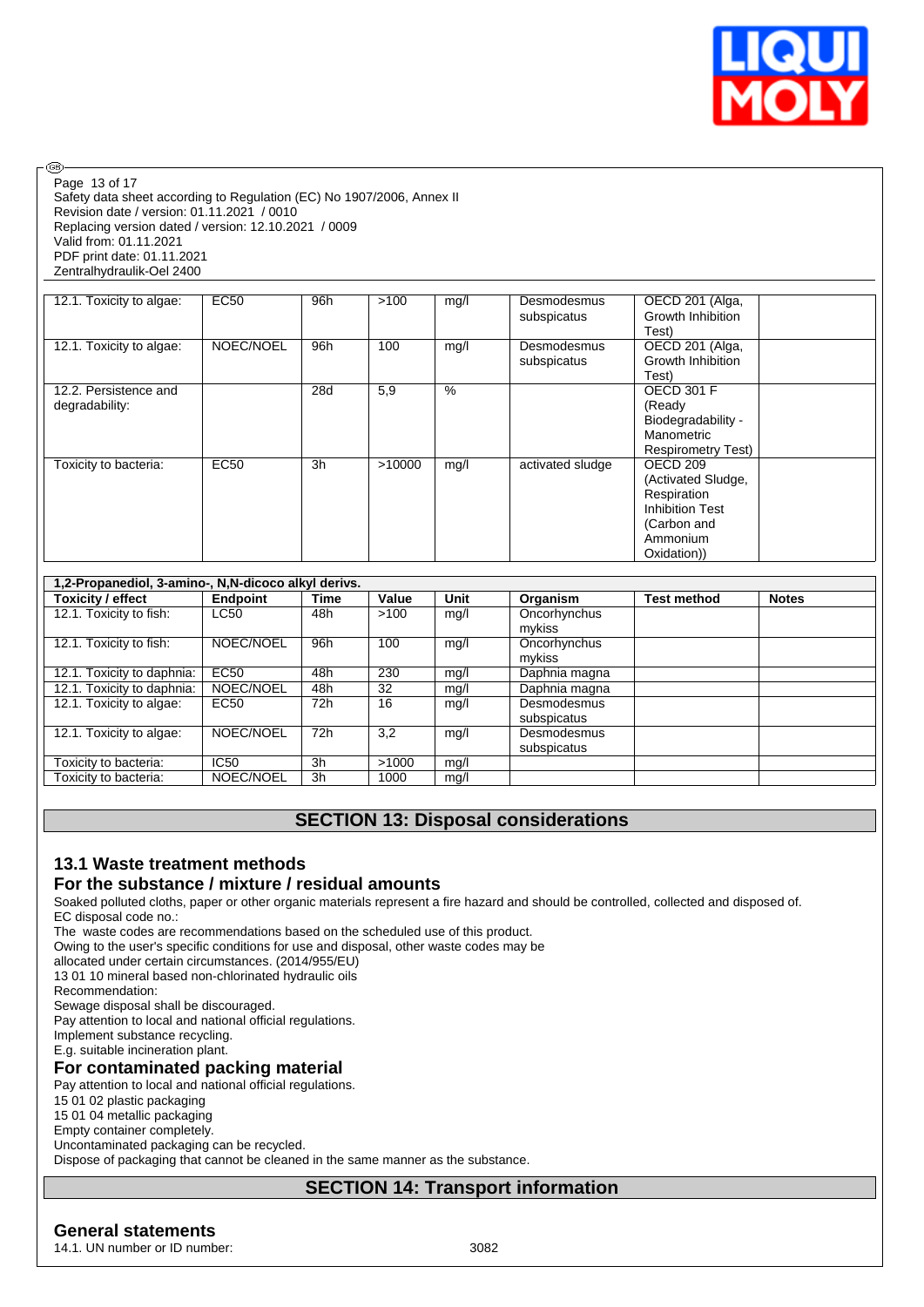

Page 14 of 17

**®** 

Safety data sheet according to Regulation (EC) No 1907/2006, Annex II Revision date / version: 01.11.2021 / 0010 Replacing version dated / version: 12.10.2021 / 0009 Valid from: 01.11.2021 PDF print date: 01.11.2021 Zentralhydraulik-Oel 2400

## **Transport by road/by rail (ADR/RID)**

| 14.2. UN proper shipping name:<br>UN 3082 ENVIRONMENTALLY HAZARDOUS SUBSTANCE, LIQUID, N.O.S. (DISTILLATES (PETROLEUM),<br><b>HYDROTREATED LIGHT)</b><br>14.3. Transport hazard class(es):<br>14.4. Packing group:<br>Classification code:<br>LQ:<br>14.5. Environmental hazards:<br>Tunnel restriction code:                                                                                                                                                                            | 9<br>Ш<br>M <sub>6</sub><br>5L<br>environmentally hazardous                                                                                                     |  |
|------------------------------------------------------------------------------------------------------------------------------------------------------------------------------------------------------------------------------------------------------------------------------------------------------------------------------------------------------------------------------------------------------------------------------------------------------------------------------------------|-----------------------------------------------------------------------------------------------------------------------------------------------------------------|--|
| <b>Transport by sea (IMDG-code)</b><br>14.2. UN proper shipping name:<br>14.3. Transport hazard class(es):<br>14.4. Packing group:<br>EmS:<br>Marine Pollutant:<br>14.5. Environmental hazards:<br><b>Transport by air (IATA)</b>                                                                                                                                                                                                                                                        | ENVIRONMENTALLY HAZARDOUS SUBSTANCE, LIQUID, N.O.S. (DISTILLATES (PETROLEUM), HYDROTREATED LIGHT)<br>9<br>III<br>$F-A. S-F$<br>Yes<br>environmentally hazardous |  |
| 14.2. UN proper shipping name:<br>Environmentally hazardous substance, liquid, n.o.s. (DISTILLATES (PETROLEUM), HYDROTREATED LIGHT)<br>14.3. Transport hazard class(es):<br>14.4. Packing group:<br>14.5. Environmental hazards:<br>14.6. Special precautions for user                                                                                                                                                                                                                   | 9<br>Ш<br>environmentally hazardous                                                                                                                             |  |
| Persons employed in transporting dangerous goods must be trained.<br>All persons involved in transporting must observe safety regulations.<br>Precautions must be taken to prevent damage.<br>14.7. Maritime transport in bulk according to IMO instruments<br>Freighted as packaged goods rather than in bulk, therefore not applicable.<br>Minimum amount regulations have not been taken into account.<br>Danger code and packing code on request.<br>Comply with special provisions. |                                                                                                                                                                 |  |
|                                                                                                                                                                                                                                                                                                                                                                                                                                                                                          | <b>SECTION 15: Regulatory information</b>                                                                                                                       |  |

## **15.1 Safety, health and environmental regulations/legislation specific for the substance or mixture**

Observe restrictions:

Comply with trade association/occupational health regulations.

Directive 2012/18/EU ("Seveso III"), Annex I, Part 1 - The following categories apply to this product (others may also need to be considered according to storage, handling etc.):

| Hazard categories | Notes to Annex I | Qualifying quantity (tonnes) of      | Qualifying quantity (tonnes) of      |
|-------------------|------------------|--------------------------------------|--------------------------------------|
|                   |                  | dangerous substances as              | dangerous substances as              |
|                   |                  | referred to in Article 3(10) for the | referred to in Article 3(10) for the |
|                   |                  | application of - Lower-tier          | application of - Upper-tier          |
|                   |                  | requirements                         | requirements                         |
| E2                |                  | 200                                  | 500                                  |

The Notes to Annex 1 of Directive 2012/18/EU, in particular those named in the tables here and notes 1-6, must be taken into account when assigning categories and qualifying quantities.

Directive 2010/75/EU (VOC): ~ 31 %

Observe incident regulations.

#### **15.2 Chemical safety assessment**

A chemical safety assessment is not provided for mixtures.

**SECTION 16: Other information**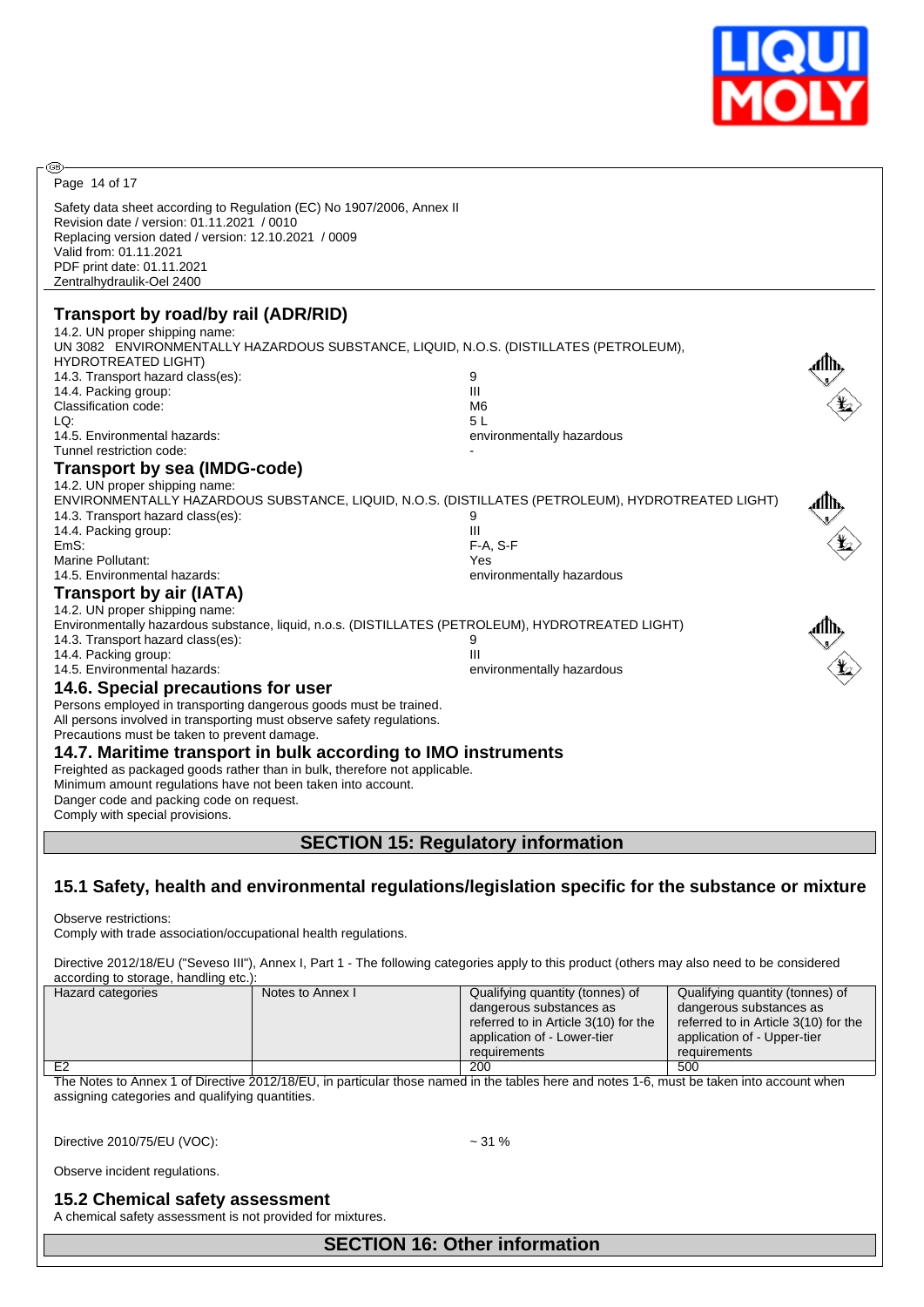

Page 15 of 17

അ

Safety data sheet according to Regulation (EC) No 1907/2006, Annex II Revision date / version: 01.11.2021 / 0010 Replacing version dated / version: 12.10.2021 / 0009 Valid from: 01.11.2021 PDF print date: 01.11.2021 Zentralhydraulik-Oel 2400

Revised sections: 1-16 Employee training in handling dangerous goods is required. These details refer to the product as it is delivered. Employee instruction/training in handling hazardous materials is required.

## **Classification and processes used to derive the classification of the mixture in accordance with the ordinance (EG) 1272/2008 (CLP):**

| <b>Classification in accordance with regulation</b><br>(EC) No. 1272/2008 (CLP) | <b>Evaluation method used</b>                      |
|---------------------------------------------------------------------------------|----------------------------------------------------|
| Skin Irrit. 2, H315                                                             | Classification according to calculation procedure. |
| STOT SE 3, H336                                                                 | Classification according to calculation procedure. |
| Aquatic Chronic 2, H411                                                         | Classification according to calculation procedure. |

The following phrases represent the posted Hazard Class and Risk Category Code (GHS/CLP) of the product and the constituents (specified in Section 2 and 3).

H314 Causes severe skin burns and eye damage.

H317 May cause an allergic skin reaction.

H302 Harmful if swallowed.

H304 May be fatal if swallowed and enters airways.

H315 Causes skin irritation.

H318 Causes serious eye damage.

H336 May cause drowsiness or dizziness.

H400 Very toxic to aquatic life.

H410 Very toxic to aquatic life with long lasting effects.

H411 Toxic to aquatic life with long lasting effects.

H412 Harmful to aquatic life with long lasting effects.

EUH066 Repeated exposure may cause skin dryness or cracking.

Skin Irrit. — Skin irritation STOT SE — Specific target organ toxicity - single exposure - narcotic effects Aquatic Chronic — Hazardous to the aquatic environment - chronic Asp. Tox. — Aspiration hazard Skin Sens. — Skin sensitization Aquatic Acute — Hazardous to the aquatic environment - acute Acute Tox. — Acute toxicity - oral Skin Corr. — Skin corrosion Eye Dam. — Serious eye damage

#### **Key literature references and sources for data:**

Regulation (EC) No 1907/2006 (REACH) and Regulation (EC) No 1272/2008 (CLP) as amended.

Guidelines for the preparation of safety data sheets as amended (ECHA).

Guidelines on labelling and packaging according to the Regulation (EG) Nr. 1272/2008 (CLP) as amended (ECHA).

Safety data sheets for the constituent substances.

ECHA Homepage - Information about chemicals.

GESTIS Substance Database (Germany).

German Environment Agency "Rigoletto" information site on substances that are hazardous to water (Germany).

EU Occupation Exposure Limits Directives 91/322/EEC, 2000/39/EC, 2006/15/EC, 2009/161/EU, (EU) 2017/164, (EU) 2019/1831, each as amended.

National Lists of Occupational Exposure Limits for each country as amended.

Regulations on the transport of hazardous goods by road, rail, sea and air (ADR, RID, IMDG, IATA) as amended.

## **Any abbreviations and acronyms used in this document:**

acc., acc. to according, according to

ADR Accord européen relatif au transport international des marchandises Dangereuses par Route (= European Agreement concerning the International Carriage of Dangerous Goods by Road)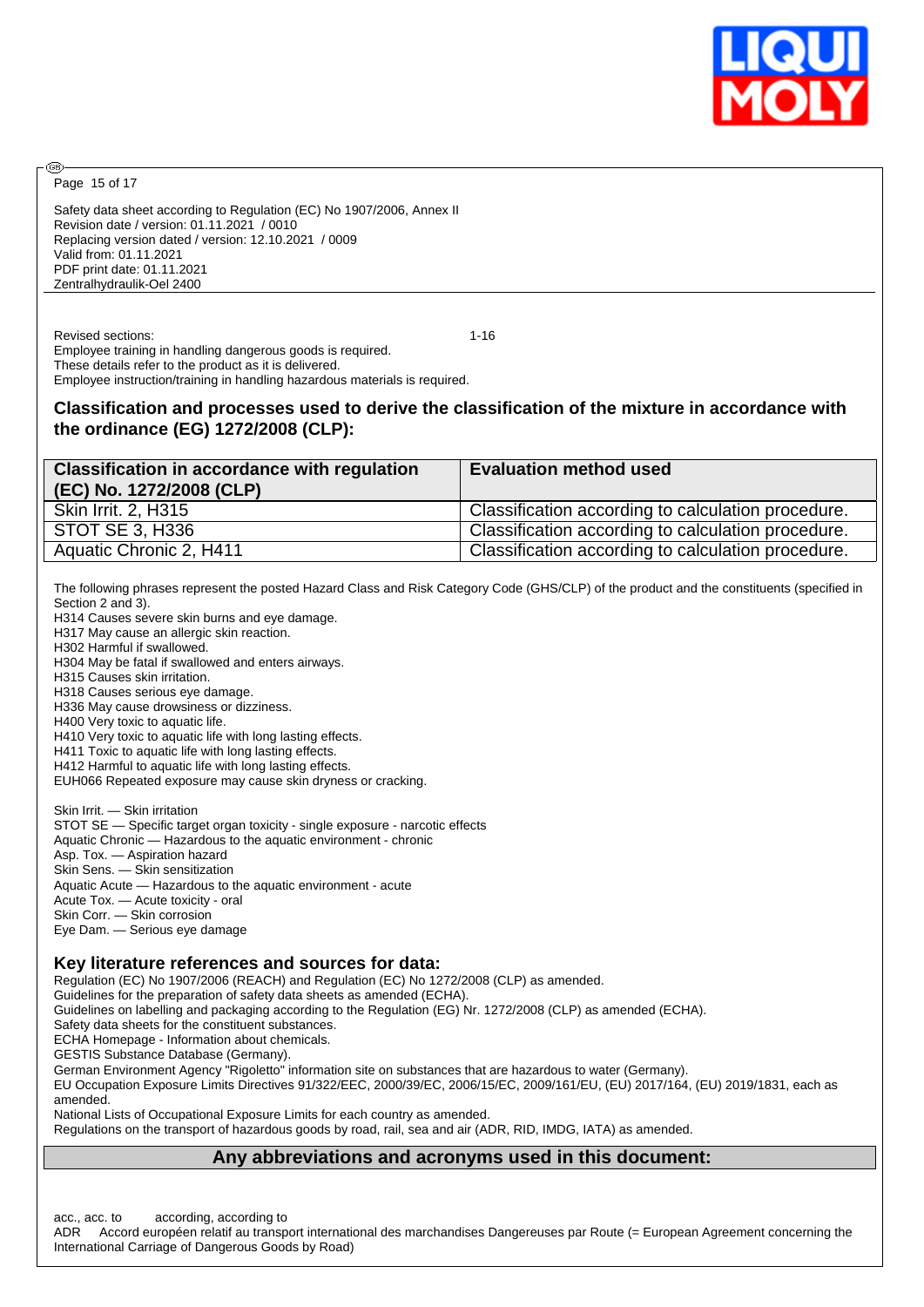

**®** Page 16 of 17Safety data sheet according to Regulation (EC) No 1907/2006, Annex II Revision date / version: 01.11.2021 / 0010 Replacing version dated / version: 12.10.2021 / 0009 Valid from: 01.11.2021 PDF print date: 01.11.2021 Zentralhydraulik-Oel 2400 AOX Adsorbable organic halogen compounds approx. approximately Art., Art. no. Article number ASTM ASTM International (American Society for Testing and Materials) ATE Acute Toxicity Estimate BAM Bundesanstalt für Materialforschung und -prüfung (Federal Institute for Materials Research and Testing, Germany) BAuA Bundesanstalt für Arbeitsschutz und Arbeitsmedizin (= Federal Institute for Occupational Health and Safety, Germany) BCF Bioconcentration factor BSEF The International Bromine Council bw body weight<br>CAS Chemical Ab Chemical Abstracts Service CLP Classification, Labelling and Packaging (REGULATION (EC) No 1272/2008 on classification, labelling and packaging of substances and mixtures) CMR carcinogenic, mutagenic, reproductive toxic DMEL Derived Minimum Effect Level DNEL Derived No Effect Level DOC Dissolved organic carbon dw dry weight e.g. for example (abbreviation of Latin 'exempli gratia'), for instance EbCx, EyCx, EbLx  $(x = 10, 50)$  Effect Concentration/Level of x % on reduction of the biomass (algae, plants) EC European Community ECHA European Chemicals Agency ECx, ELx  $(x = 0, 3, 5, 10, 20, 50, 80, 100)$  Effect Concentration/Level for x % effect EEC European Economic Community<br>EINECS European Inventory of EINECS European Inventory of Existing Commercial Chemical Substances<br>FLINCS European List of Notified Chemical Substances European List of Notified Chemical Substances EN European Norms<br>EPA United States Env United States Environmental Protection Agency (United States of America) ErCx, EµCx, ErLx ( $x = 10, 50$ ) Effect Concentration/Level of x % on inhibition of the growth rate (algae, plants) etc. et cetera EU European Union EVAL Ethylene-vinyl alcohol copolymer Fax. Fax number gen. general GHS Globally Harmonized System of Classification and Labelling of Chemicals GWP Global warming potential Koc Adsorption coefficient of organic carbon in the soil Kow octanol-water partition coefficient IARC International Agency for Research on Cancer IATA International Air Transport Association IBC (Code) International Bulk Chemical (Code) International Maritime Code for Dangerous Goods incl. including, inclusive IUCLID International Uniform Chemical Information Database IUPAC International Union for Pure Applied Chemistry LC50 Lethal Concentration to 50 % of a test population LD50 Lethal Dose to 50% of a test population (Median Lethal Dose) Log Koc Logarithm of adsorption coefficient of organic carbon in the soil<br>Log Kow, Log Pow Logarithm of octanol-water partition coefficient Logarithm of octanol-water partition coefficient LQ Limited Quantities MARPOL International Convention for the Prevention of Marine Pollution from Ships n.a. not applicable n.av. not available n.c. not checked n.d.a. no data available NLP No-longer-Polymer NOEC, NOEL No Observed Effect Concentration/Level OECD Organisation for Economic Co-operation and Development org. organic PBT persistent, bioaccumulative and toxic PE Polyethylene PNEC Predicted No Effect Concentration ppm parts per million PVC Polyvinylchloride